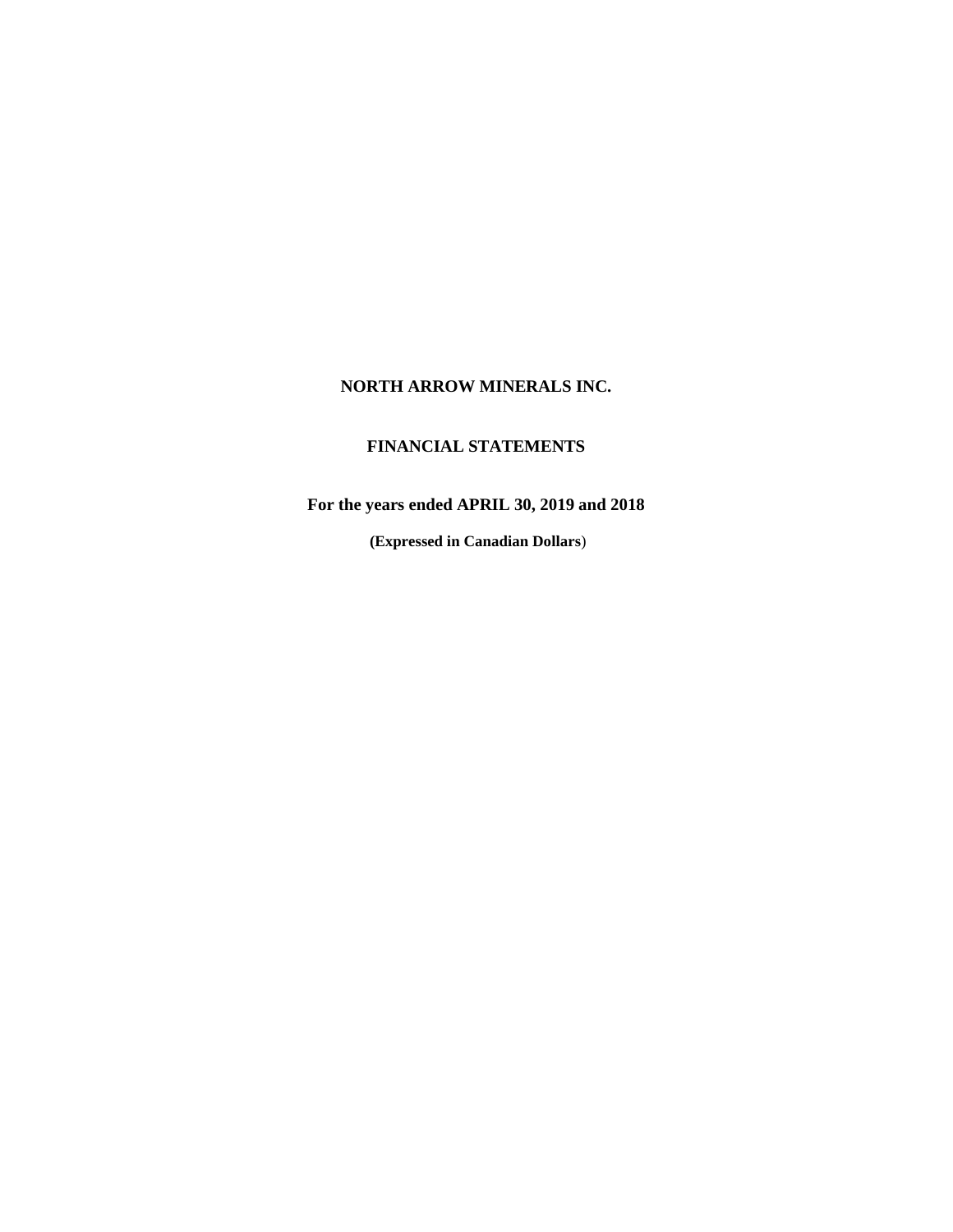# **INDEPENDENT AUDITOR'S REPORT**

To the Shareholders of North Arrow Minerals Inc.

# *Opinion*

We have audited the accompanying financial statements of North Arrow Minerals Inc. (the "Company"), which comprise the statements of financial position as at April 30, 2019 and 2018, and the statements of loss and comprehensive loss, cash flows and changes in equity for the years then ended, and notes to the financial statements, including a summary of significant accounting policies.

In our opinion, these financial statements present fairly, in all material respects, the financial position of the Company as at April 30, 2019 and 2018, and its financial performance and its cash flows for the years then ended in accordance with International Financial Reporting Standards ("IFRS").

# *Basis for Opinion*

We conducted our audits in accordance with Canadian generally accepted auditing standards. Our responsibilities under those standards are further described in the Auditor's Responsibilities for the Audit of the Financial Statements section of our report. We are independent of the Company in accordance with the ethical requirements that are relevant to our audit of the financial statements in Canada, and we have fulfilled our other ethical responsibilities in accordance with these requirements. We believe that the audit evidence we have obtained in our audits is sufficient and appropriate to provide a basis for our opinion.

# *Material Uncertainty Related to Going Concern*

We draw attention to Note 1 of the financial statements, which indicates that the Company had incurred ongoing losses and had an accumulated deficit of \$22,087,284 as at April 30, 2019. As stated in Note 1, these events and conditions indicate that a material uncertainty exists that may cast significant doubt on the Company's ability to continue as a going concern. Our opinion is not modified in respect of this matter.

# *Other Information*

Management is responsible for the other information. The other information obtained at the date of this auditor's report includes Management's Discussion and Analysis.

Our opinion on the financial statements does not cover the other information and we do not express any form of assurance conclusion thereon.

In connection with our audit of the financial statements, our responsibility is to read the other information and, in doing so, consider whether the other information is materially inconsistent with the financial statements or our knowledge obtained in the audit, or otherwise appears to be materially misstated.

We obtained Management's Discussion and Analysis prior to the date of this auditor's report. If, based on the work we have performed, we conclude that there is a material misstatement of this other information, we are required to report that fact. We have nothing to report in this regard.

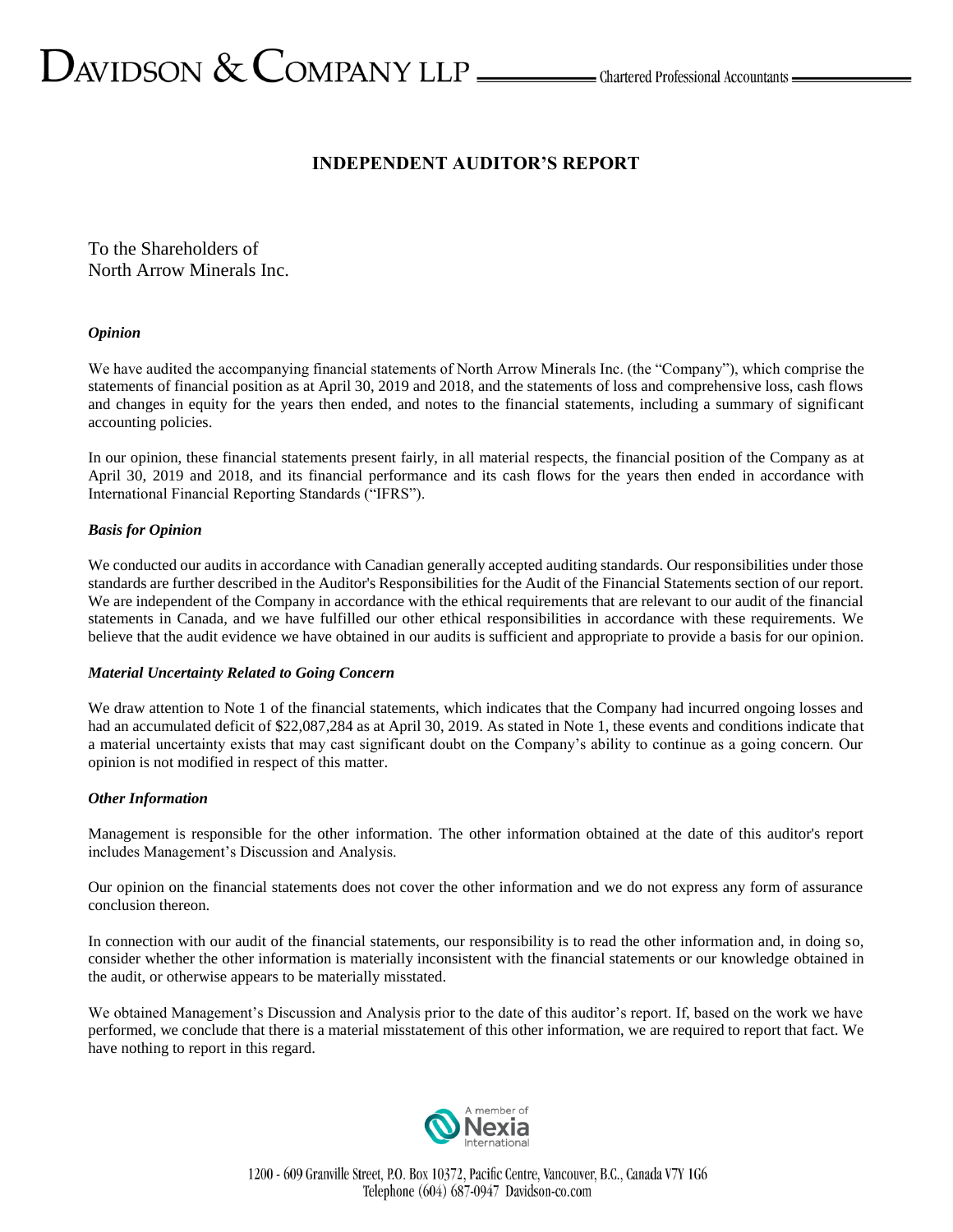# *Responsibilities of Management and Those Charged with Governance for the Financial Statements*

Management is responsible for the preparation and fair presentation of the financial statements in accordance with IFRS, and for such internal control as management determines is necessary to enable the preparation of financial statements that are free from material misstatement, whether due to fraud or error.

In preparing the financial statements, management is responsible for assessing the Company's ability to continue as a going concern, disclosing, as applicable, matters related to going concern and using the going concern basis of accounting unless management either intends to liquidate the Company or to cease operations, or has no realistic alternative but to do so.

Those charged with governance are responsible for overseeing the Company's financial reporting process.

## *Auditor's Responsibilities for the Audit of the Financial Statements*

Our objectives are to obtain reasonable assurance about whether the financial statements as a whole are free from material misstatement, whether due to fraud or error, and to issue an auditor's report that includes our opinion. Reasonable assurance is a high level of assurance, but is not a guarantee that an audit conducted in accordance with Canadian generally accepted auditing standards will always detect a material misstatement when it exists. Misstatements can arise from fraud or error and are considered material if, individually or in the aggregate, they could reasonably be expected to influence the economic decisions of users taken on the basis of these financial statements.

As part of an audit in accordance with Canadian generally accepted auditing standards, we exercise professional judgment and maintain professional skepticism throughout the audit. We also:

- Identify and assess the risks of material misstatement of the financial statements, whether due to fraud or error, design and perform audit procedures responsive to those risks, and obtain audit evidence that is sufficient and appropriate to provide a basis for our opinion. The risk of not detecting a material misstatement resulting from fraud is higher than for one resulting from error, as fraud may involve collusion, forgery, intentional omissions, misrepresentations, or the override of internal control.
- Obtain an understanding of internal control relevant to the audit in order to design audit procedures that are appropriate in the circumstances, but not for the purpose of expressing an opinion on the effectiveness of the Company's internal control.
- Evaluate the appropriateness of accounting policies used and the reasonableness of accounting estimates and related disclosures made by management.
- Conclude on the appropriateness of management's use of the going concern basis of accounting and, based on the audit evidence obtained, whether a material uncertainty exists related to events or conditions that may cast significant doubt on the Company's ability to continue as a going concern. If we conclude that a material uncertainty exists, we are required to draw attention in our auditor's report to the related disclosures in the financial statements or, if such disclosures are inadequate, to modify our opinion. Our conclusions are based on the audit evidence obtained up to the date of our auditor's report. However, future events or conditions may cause the Company to cease to continue as a going concern.
- Evaluate the overall presentation, structure and content of the financial statements, including the disclosures, and whether the financial statements represent the underlying transactions and events in a manner that achieves fair presentation.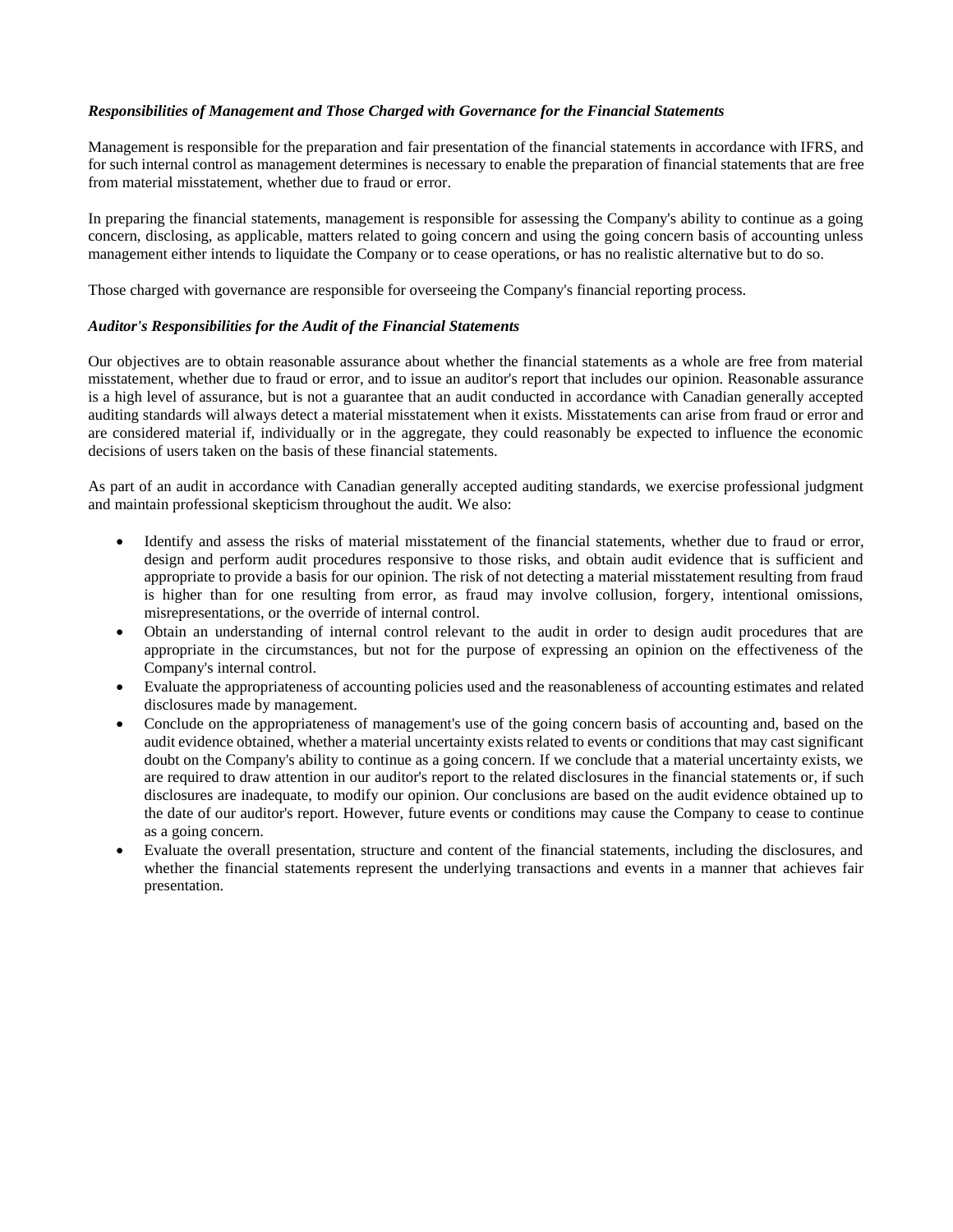We communicate with those charged with governance regarding, among other matters, the planned scope and timing of the audit and significant audit findings, including any significant deficiencies in internal control that we identify during our audit.

We also provide those charged with governance with a statement that we have complied with relevant ethical requirements regarding independence, and to communicate with them all relationships and other matters that may reasonably be thought to bear on our independence, and where applicable, related safeguards.

The engagement partner on the audit resulting in this independent auditor's report is Peter Maloff.

# **"DAVIDSON & COMPANY LLP"**

Vancouver, Canada Chartered Professional Accountants

July 18, 2019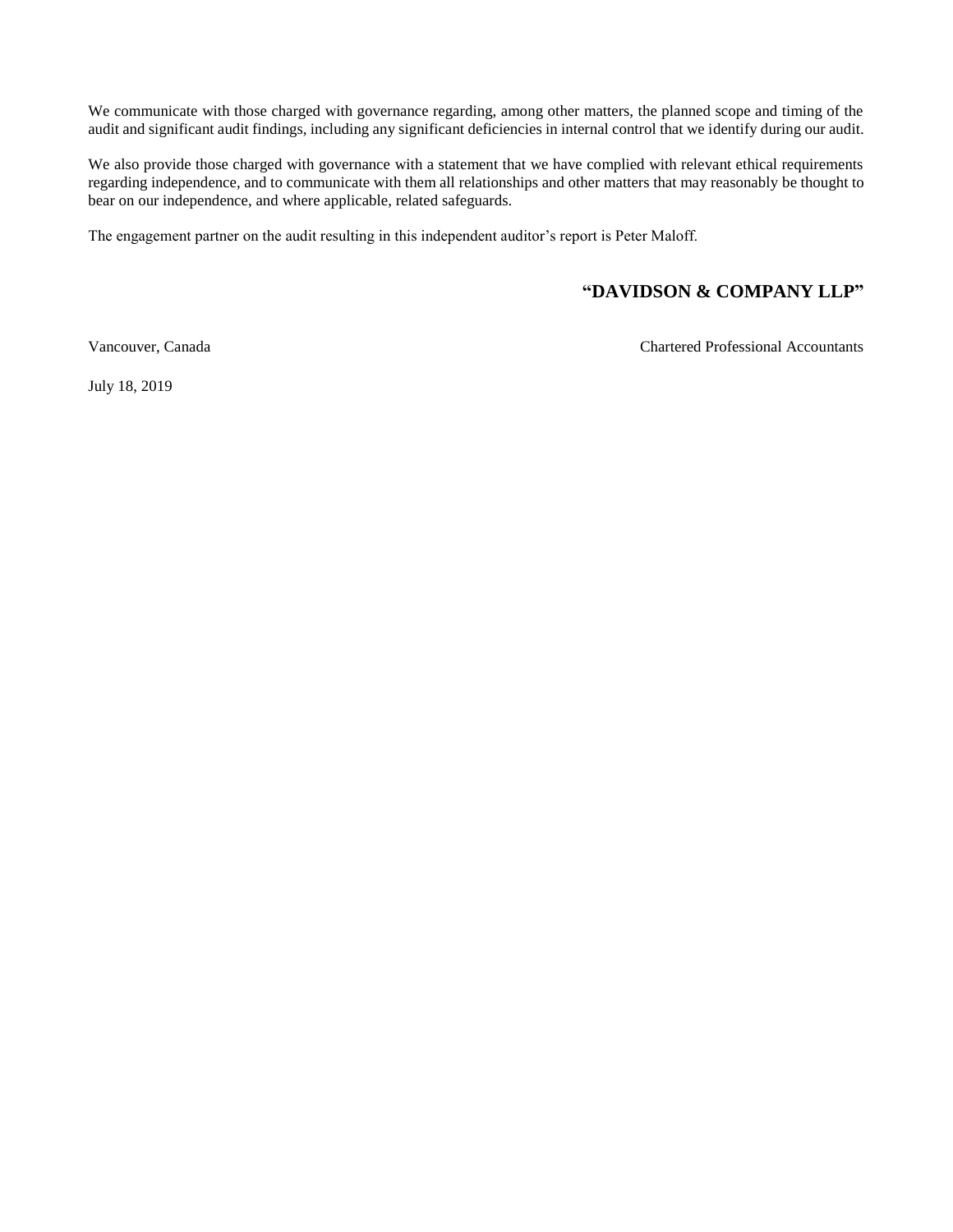|                                                           | 2019             | 2018             |
|-----------------------------------------------------------|------------------|------------------|
| <b>ASSETS</b>                                             |                  |                  |
| <b>Current</b>                                            |                  |                  |
| Cash                                                      | \$<br>509,085    | \$<br>774,951    |
| Receivables (Note 7)                                      | 4,850            | 117,155          |
| Marketable securities (Note 6)                            | 127,500          | 119,000          |
| Prepaid expenses                                          | 7,557            | 15,273           |
|                                                           | 648,992          | 1,026,379        |
| <b>Equipment</b> (Note 8)                                 | 70,506           | 64,182           |
| <b>Exploration and evaluation assets (Note 9)</b>         | 18,759,917       | 16,340,050       |
|                                                           | \$<br>19,479,415 | \$<br>17,430,611 |
| <b>LIABILITIES</b>                                        |                  |                  |
| <b>Current</b>                                            |                  |                  |
| Accounts payable and accrued liabilities (Note 10 and 12) | \$<br>496,517    | \$<br>437,497    |
|                                                           |                  |                  |
| <b>SHAREHOLDERS' EQUITY</b><br>Capital stock (Note 11)    | 36,097,528       | 33, 362, 855     |
| Share-based payment reserve (Note 11)                     | 4,972,654        | 4,256,791        |
| Investment revaluation reserve (Note 4)                   |                  | (50,000)         |
| Deficit                                                   | (22,087,284)     | (20, 576, 532)   |
|                                                           | 18,982,898       | 16,993,114       |
|                                                           |                  |                  |
|                                                           | \$<br>19,479,415 | \$<br>17,430,611 |

**Nature and continuance of operations (Note 1) Commitments (Note 14) Subsequent events (Note 18)**

**Approved and authorized on behalf of the Board on July 18, 2019:**

*"D. Grenville Thomas"* Director *"Blair Murdoch"* Director

The accompanying notes are an integral part of these financial statements.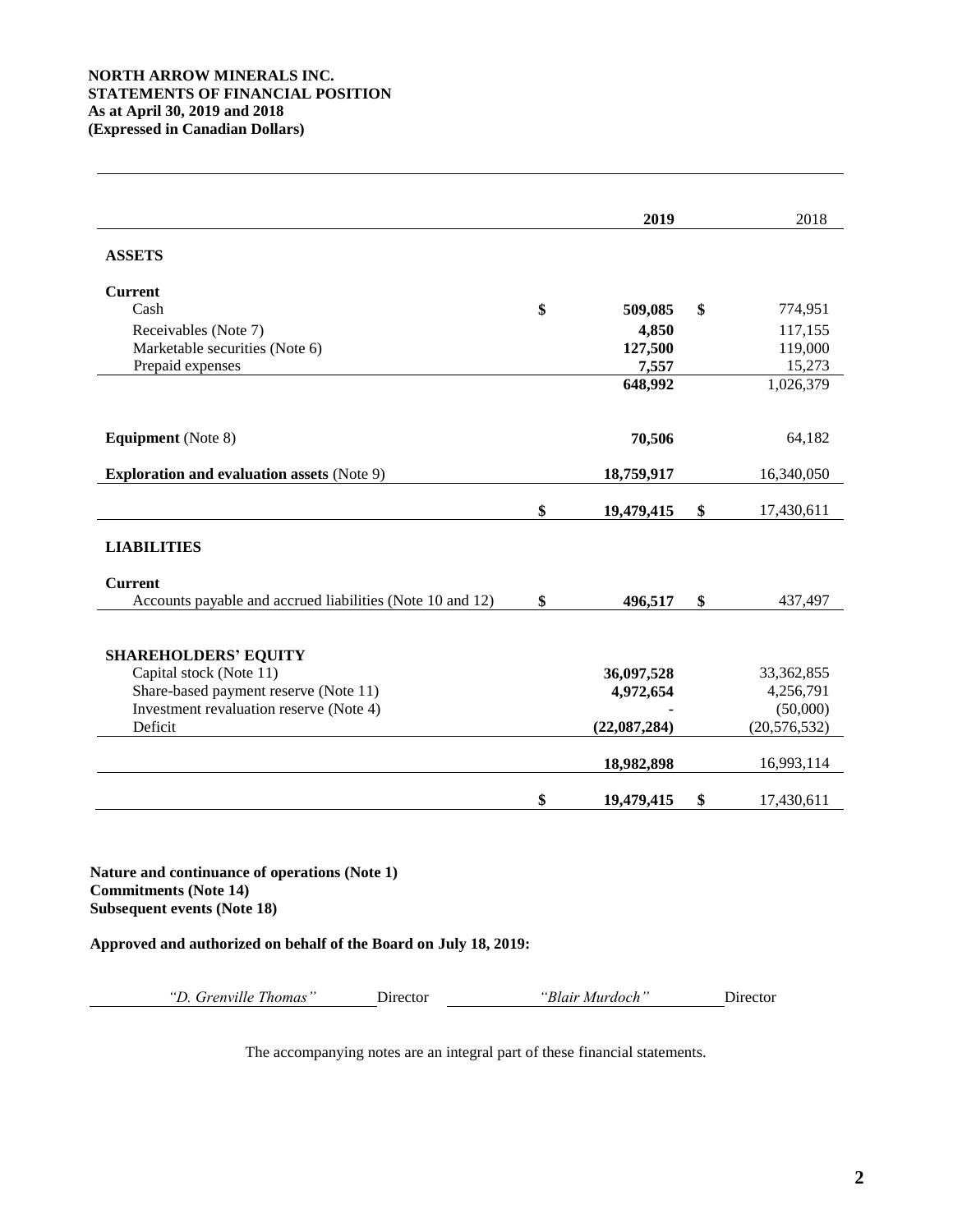# **NORTH ARROW MINERALS INC. STATEMENTS OF LOSS AND COMPREHENSIVE LOSS For the Years Ended April 30, 2019 and 2018 (Expressed in Canadian Dollars)**

|                                                         | 2019              | 2018             |
|---------------------------------------------------------|-------------------|------------------|
|                                                         |                   |                  |
| Advertising, promotion and travel                       | \$<br>132,150     | \$<br>177,159    |
| Consulting (Note 12)                                    | 18,000            | 18,000           |
| Depreciation                                            | 16,275            | 17,710           |
| Office, miscellaneous and rent (Note 12)                | 117,684           | 128,844          |
| Professional fees                                       | 43,488            | 37,303           |
| Property investigation costs                            | 23,250            | 24,598           |
| Regulatory and filing fees                              | 16,289            | 13,491           |
| Salaries and benefits (Note 12)                         | 340,669           | 349,729          |
| Share-based compensation (Note 11)                      | 715,863           | 412,945          |
|                                                         |                   |                  |
|                                                         | (1,423,668)       | (1,179,779)      |
| Interest, foreign exchange and other income             | 5,613             | 27,420           |
| Recovery of exploration and evaluation assets (Note 6)  | 25,000            | 205,000          |
| Gain (Loss) on marketable securities                    | (16,500)          | 20,280           |
| Other income – deferred premium                         | 304,050           |                  |
| Loss on revaluation of warrants (Note 6)                |                   | (12, 845)        |
| Write-off of exploration and evaluation assets (Note 9) | (355, 247)        |                  |
|                                                         | (37,084)          | 239,855          |
|                                                         |                   |                  |
|                                                         |                   |                  |
| Net income (loss) for the year                          | (1,460,752)       | (939, 924)       |
| Unrealized gain (loss) on available-for-sale financial  |                   |                  |
| assets (Note 6)                                         |                   | (812)            |
|                                                         |                   |                  |
| Comprehensive income (loss) for the year                | \$<br>(1,460,752) | \$<br>(940, 736) |
| Basic and diluted loss per share                        | \$<br>(0.02)      | \$<br>(0.01)     |
|                                                         |                   |                  |
| Weighted average number of common shares                | 90,496,195        | 74,851,393       |

The accompanying notes are an integral part of these financial statements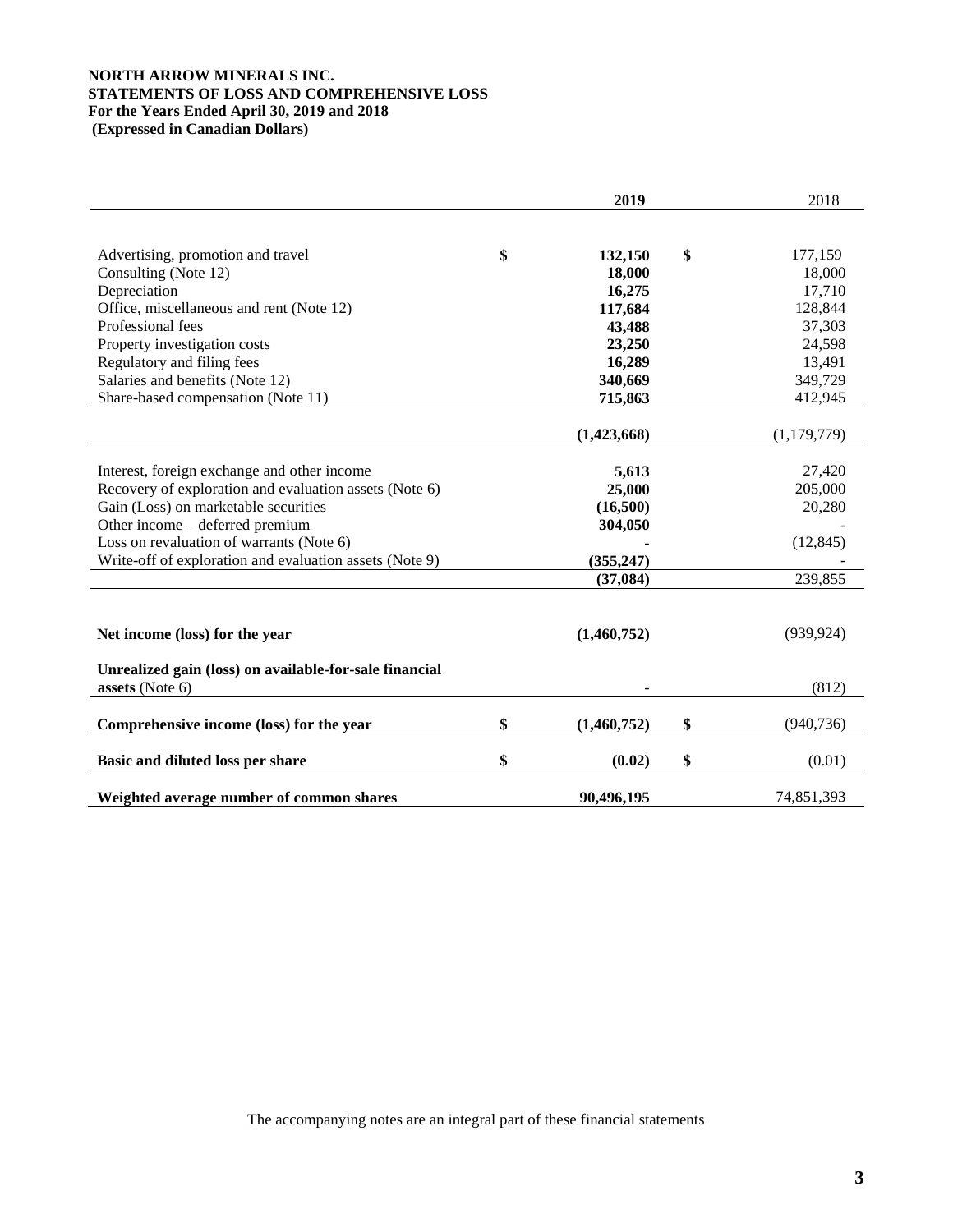## **NORTH ARROW MINERALS INC. STATEMENTS OF CASH FLOWS For the Years Ended April 30, 2019 and 2018 (Expressed in Canadian Dollars)**

|                                                                                                                                                                                                         | 2019                              |      | 2018                                         |
|---------------------------------------------------------------------------------------------------------------------------------------------------------------------------------------------------------|-----------------------------------|------|----------------------------------------------|
| <b>CASH FLOWS FROM OPERATING ACTIVITIES</b>                                                                                                                                                             |                                   |      |                                              |
| Loss for the year                                                                                                                                                                                       | \$<br>(1,460,752)                 |      | \$<br>(939, 924)                             |
| Items not involving cash:                                                                                                                                                                               |                                   |      |                                              |
| Depreciation                                                                                                                                                                                            | 16,275                            |      | 17,710                                       |
| Share-based compensation                                                                                                                                                                                | 715,863                           |      | 412,945                                      |
| Recovery of exploration and evaluation assets                                                                                                                                                           | (25,000)                          |      | (205,000)                                    |
| Loss on revaluation of warrants                                                                                                                                                                         |                                   |      | 12,845                                       |
| Loss (gain) on marketable securities                                                                                                                                                                    | 16,500                            |      | (20, 280)                                    |
| Other income - deferred premium                                                                                                                                                                         | (304, 050)                        |      |                                              |
| Write-off of exploration and evaluation assets                                                                                                                                                          | 355,247                           |      |                                              |
| Changes in non-cash working capital items:                                                                                                                                                              |                                   |      |                                              |
| Receivables                                                                                                                                                                                             | 62,305                            |      | (51,711)                                     |
| Prepaid expenses                                                                                                                                                                                        | 7,716                             |      | 47,166                                       |
| Accounts payable and accrued liabilities                                                                                                                                                                | (529)                             |      | 3,567                                        |
|                                                                                                                                                                                                         |                                   |      |                                              |
|                                                                                                                                                                                                         | (616, 425)                        |      | (722, 682)                                   |
| <b>CASH FLOWS FROM INVESTING ACTIVITIES</b><br>Expenditures on exploration and evaluation assets, net<br>Proceeds on sale of data<br>Proceeds on sale of marketable securities<br>Purchase of equipment | (2,715,565)<br>50,000<br>(22,599) |      | (3,989,751)<br>50,000<br>119,768<br>(14,256) |
|                                                                                                                                                                                                         | (2,688,164)                       |      | (3,834,239)                                  |
| <b>CASH FLOWS FROM FINANCING ACTIVITIES</b>                                                                                                                                                             |                                   |      |                                              |
| Proceeds from a private placement                                                                                                                                                                       | 3,128,892                         |      | 5,000,000                                    |
| Share issuance costs                                                                                                                                                                                    | (90, 169)                         |      | (36, 252)                                    |
|                                                                                                                                                                                                         | 3,038,723                         |      | 4,963,748                                    |
|                                                                                                                                                                                                         |                                   |      |                                              |
| Change in cash during the year                                                                                                                                                                          | (265, 866)                        |      | 406,827                                      |
| Cash, beginning of the year                                                                                                                                                                             | 774,951                           |      | 368,124                                      |
| Cash, end of the year                                                                                                                                                                                   | \$<br>509,085                     | \$   | 774,951                                      |
|                                                                                                                                                                                                         |                                   |      |                                              |
| Cash paid during the year for interest                                                                                                                                                                  | \$                                | \$   |                                              |
| Cash paid during the year for income taxes                                                                                                                                                              | \$                                | $\$$ |                                              |

**Supplemental disclosure with respect to cash flows (Note 15)**

The accompanying notes are an integral part of these financial statements.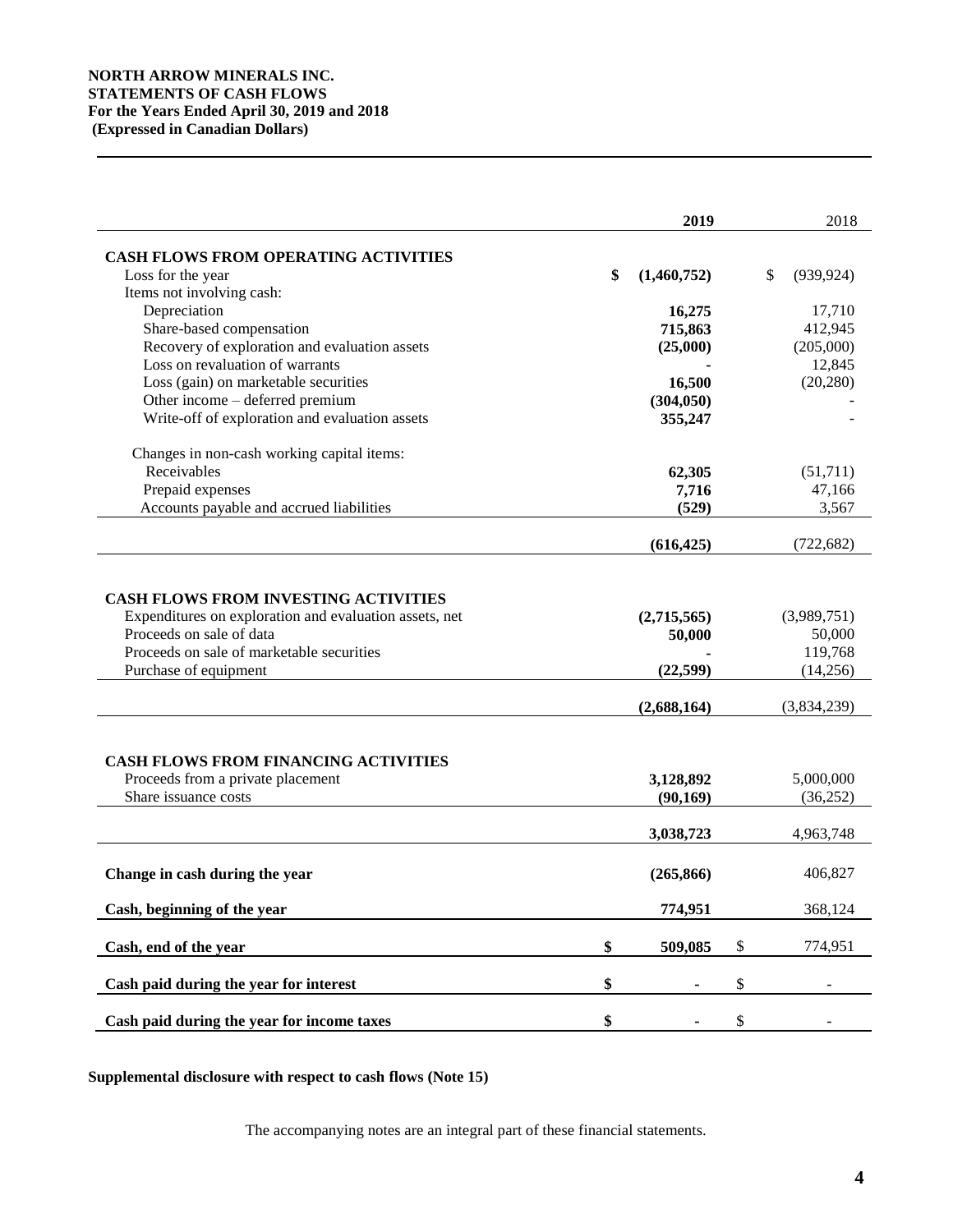# **NORTH ARROW MINERALS INC. STATEMENTS OF CHANGES IN EQUITY (Expressed in Canadian Dollars)**

|                                                                                                                                                | Number of<br><b>Shares</b> | <b>Capital Stock</b> | <b>Share-based</b><br>payment<br>reserve | <b>Investment</b><br>revaluation<br>reserve | <b>Deficit</b>          | <b>Total</b>                                |
|------------------------------------------------------------------------------------------------------------------------------------------------|----------------------------|----------------------|------------------------------------------|---------------------------------------------|-------------------------|---------------------------------------------|
| Balance, April 30, 2017                                                                                                                        | 56, 155, 741               | \$29,099,107         | \$3,143,846                              | \$ (49,188)                                 | \$ (19,636,608)         | \$12,557,157                                |
| Share-based compensation<br>Net loss<br>Investment gain (loss)<br>Private placement - net                                                      | 20,000,000                 | 4, 263, 748          | 412,945<br>700,000                       | (812)                                       | (939, 924)              | 412,945<br>(939, 924)<br>(812)<br>4,963,748 |
| Balance, April 30, 2018                                                                                                                        | 76, 155, 741               | 33,362,855           | 4,256,791                                | (50,000)                                    | (20, 576, 532)          | 16,993,114                                  |
| <b>Reclassification on adoption</b><br>of IFRS $9 - (Note 4)$<br><b>Share-based compensation</b><br><b>Net loss</b><br>Private placement - net | 16,616,717                 | 2,734,673            | 715,863                                  | 50,000                                      | (50,000)<br>(1,460,752) | 715,863<br>(1,460,752)<br>2,734,673         |
| <b>Balance, April 30, 2019</b>                                                                                                                 | 92,772,458                 | \$36,097,528         | \$4,972,654                              | \$<br>٠                                     | \$ (22,087,284)         | \$18,982,898                                |

The accompanying notes are an integral part of these financial statements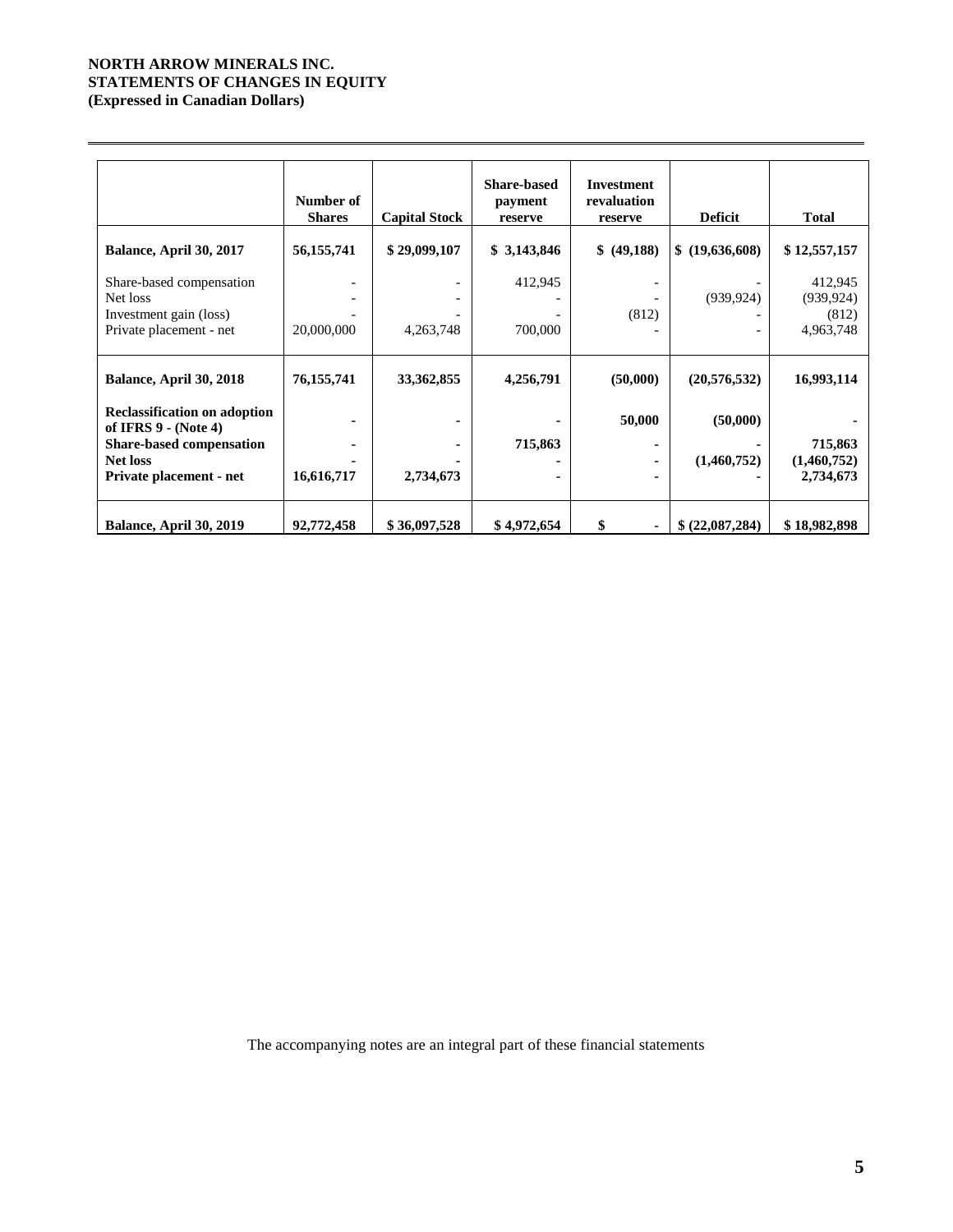## **1. NATURE AND CONTINUANCE OF OPERATIONS**

North Arrow Minerals Inc. (the "Company") is incorporated federally under the laws of the Canada Business Corporations Act ("CBCA").

The financial statements of the Company are presented in Canadian dollars, which is the functional currency of the Company.The Company trades on the TSX Venture Exchange (TSXV – NAR) and its registered office address is Ste. #960-789 West Pender Street, Vancouver, BC, Canada V6C 1H2.

The Company's principal business activity is the acquisition and exploration of exploration and evaluation assets. To date, the Company has not generated significant revenues from operations and is considered to be in the exploration stage.

These financial statements have been prepared on a going concern basis which assumes the Company will be able to realize its assets and discharge its liabilities in the normal course of business for the foreseeable future. At April 30, 2019, the Company had an accumulated deficit of \$22,087,284 (April 30, 2018 - \$20,576,532), incurred ongoing losses and has no source of recurring revenue. These material uncertainties may cast significant doubt upon the Company's ability to continue as a going concern. These financial statements do not reflect the adjustments to the carrying values of assets and liabilities, the reported amounts of expenses and the classification of statement of financial position items if the going concern assumption was inappropriate. These adjustments could be material.

The Company's continuation as a going concern is dependent on the successful results from its mineral property exploration activities, its ability to reduce or defer discretionary expenditures and its continued ability to raise equity capital or borrowings sufficient to meet current and future obligations.

## **2. BASIS OF PRESENTATION**

## **a) Statement of compliance**

These financial statements have been prepared in accordance with International Financial Reporting Standards ("IFRS") as issued by the International Accounting Standards Board ("IASB") and interpretations of the International Financial Reporting Interpretations Committee ("IFRIC"). These financial statements are presented in Canadian dollars unless otherwise noted.

## **b) Historical cost**

These financial statements have been prepared on a historical cost basis except for certain financial instruments measured at fair value.

#### **c) Significant accounting judgments, estimates and assumptions**

The preparation of financial statements in conformity with IFRS requires management to make certain estimates, judgments and assumptions that affect the reported amounts of assets and liabilities at the date of the financial statements and the reported revenues and expenses during this period.

Although management uses historical experiences and its best knowledge of the amount, events or actions to form the basis for judgments and estimates, actual results may differ from these estimates.

The most significant accounts that require estimates as the basis for determining the stated amounts include the recoverability of exploration and evaluation assets and the valuations for share-based payments, marketable securities, deferred premiums and deferred tax amounts.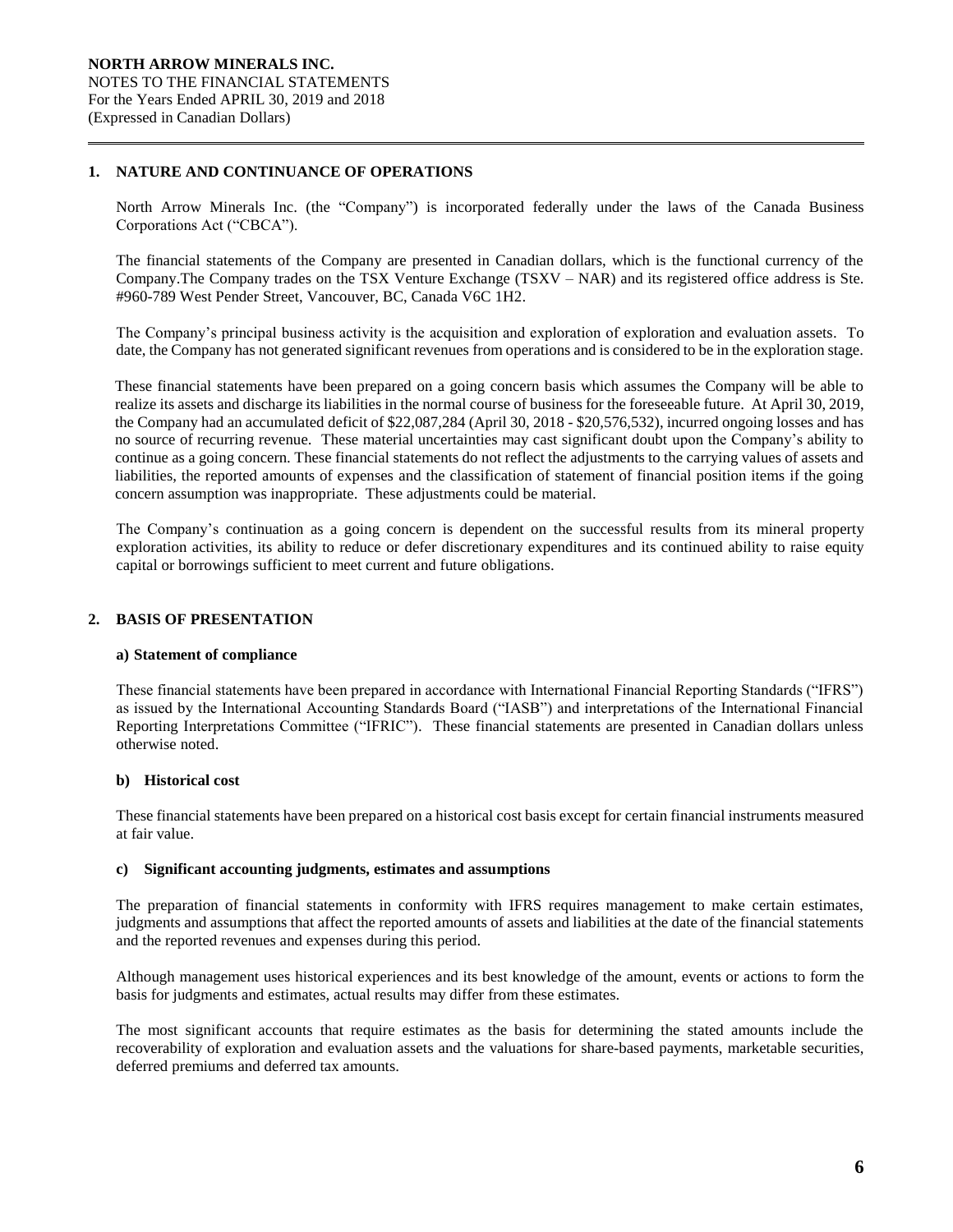## **2. BASIS OF PRESENTATION – continued**

## **d) Significant accounting judgments, estimates and assumptions** *-* **continued**

Critical judgments exercised in applying accounting policies that have the most significant effect on the amounts recognized in the financial statements are as follows:

- (i) Economic recoverability and probability of future benefits of exploration and evaluation costs*.* 
	- Management has determined that exploration, evaluation and related costs incurred which were capitalized may have future economic benefits and may be economically recoverable. Management uses several criteria in its assessments of economic recoverability and probability of future economic benefits including geologic and other technical information, history of conversion of mineral deposits with similar characteristics to its own properties to proven and probable mineral reserves, the quality and capacity of existing infrastructure facilities, evaluation of permitting and environmental issues and local support for the project.
- (ii) Valuation of share-based payments and warrants recorded as marketable securities The Company uses the Black-Scholes Option Pricing Model for valuation of share-based payments and warrants recorded as marketable securities. Option pricing models require the input of subjective assumptions including expected price volatility, interest rates and forfeiture rate. Changes in the input assumptions can materially affect the fair value estimate and Company's earnings and equity reserves.
- (iii) Income taxes

In assessing the probability of realizing income tax assets, management makes estimates related to expectations of future taxable income, applicable tax opportunities, expected timing of reversals of existing temporary differences and the likelihood that tax positions taken will be sustained upon examination by applicable tax authorities. In making its assessments, management gives additional weight to positive and negative evidence that can be objectively verified.

- iv) Valuation of deferred premiums and flow-through shares On issuance the Company bifurcates the flow-through share into a flow-through share premium liability based on the estimated premium the investor pays for the flow through share and share capital. When qualifying expenses are incurred the Company derecognizes the liability and the premium is recognized as other income.
- v) Valuation of marketable securities Marketable securities are valued at fair market value based on quoted prices in active markets. Changes in market prices can materially affect the fair value estimate and the Company's earnings.

# **3. SIGNIFICANT ACCOUNTING POLICIES**

## **a) Foreign currencies**

The functional currency is the currency of the primary economic environment in which the entity operates. The functional currency of the Company is the Canadian Dollar. The functional currency determinations were conducted through an analysis of the consideration factors identified in IAS 21, The Effects of Changes in Foreign Exchange Rates ("IAS 21").

Any transactions in currencies other than the functional currency have been translated to the Canadian dollar in accordance with IAS 21. Transactions in currencies other than the functional currency are recorded at the rates of exchange prevailing on dates of transactions. At the end of each reporting period, monetary assets and liabilities that are denominated in foreign currencies are translated at the rates prevailing at that date. Non-monetary assets and liabilities denominated in foreign currencies are translated at rates prevailing at the date when the fair value was determined. All gains and losses on translation of these foreign currency transactions are included in the statements of comprehensive loss. Non-monetary items that are measured in terms of historical cost in a foreign currency are not retranslated.

The Company's presentation currency is the Canadian dollar ("\$")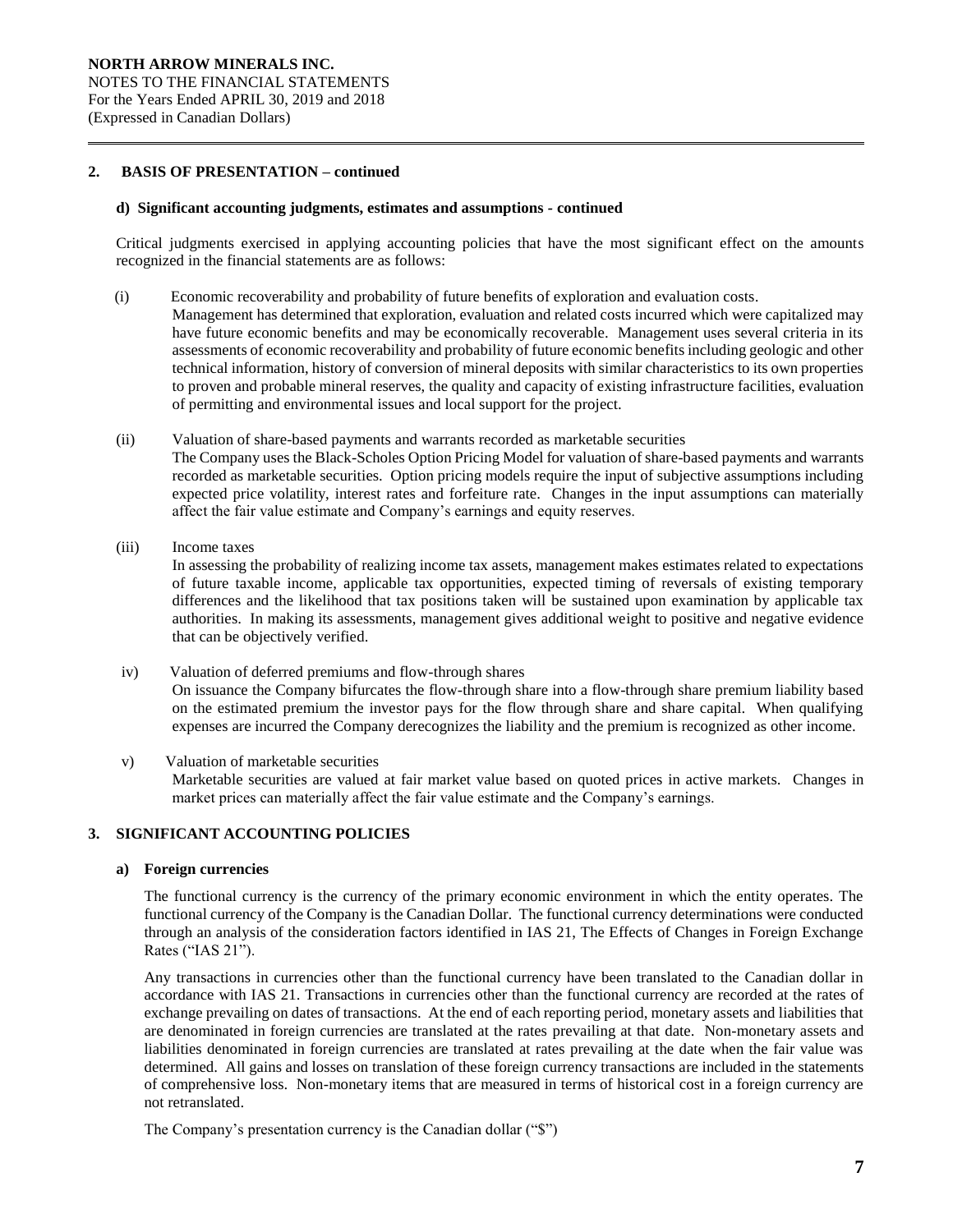## **3. SIGNIFICANT ACCOUNTING POLICIES – continued**

#### **b) Loss per share**

Basic earnings (loss) per share is computed by dividing earnings (loss) available to common shareholders by the weighted average number of common shares outstanding during the year. The computation of diluted earnings (loss) per share assumes the conversion, exercise or contingent issuance of securities only when such conversion, exercise or issuance would have a dilutive effect on the earnings (loss) per share. The calculation proved to be anti-dilutive for fiscal 2019 and 2018.

## **c) Share-based compensation**

The Company grants stock options to buy common shares of the Company to directors, officers, employees and service providers. The board of directors grants such options for periods of up to five years, with vesting periods determined at its sole discretion and at prices equal to or greater than the closing market price on the day preceding the date the options were granted. An individual is classified as an employee when the individual is an employee for legal or tax purposes (direct employee) or provides services similar to those performed by a direct employee.

The fair value of options granted to employees is measured at grant date, using the Black-Scholes option pricing model, and is recognized over the period during which the share purchase options vest. The fair value of the share purchase options granted is measured taking into account the terms and conditions upon which the share purchase options were granted. Share-based payments to non-employees are measured at the fair value of goods or services received or the fair value of the equity instrument issued, if it is determined the fair value of the goods or services cannot be reliably measured, and are recorded at the date the goods or services are received. At each financial position reporting date, the amount recognized as an expense is adjusted to reflect the actual number of share purchase options that are expected to vest.

## **d) Equipment**

Equipment is stated at cost less accumulated depreciation and any impairment in value.

The initial cost of an asset is comprised of its purchase price and any directly attributable costs in bringing the asset to its working condition and location for its intended use. Expenditures incurred after the asset has been put into operation, such as repairs, maintenance and overhaul costs, are normally recognized as expense in the period the costs are incurred. In situations where it can be clearly demonstrated that the expenditures have improved the condition of the asset beyond the originally assessed standard of performance, the expenditures are capitalized as an additional cost of equipment.

Assets are depreciated at the following rates:

| Office and computer equipment | 30% declining balance |
|-------------------------------|-----------------------|
| Field equipment               | 20% declining balance |

The remaining useful lives, residual values and depreciation method are reviewed and adjusted, if appropriate, at financial year-end to ensure that the periods and method of depreciation are consistent with the expected pattern of economic benefits from the items of equipment.

The carrying values of equipment are reviewed for impairment at the end of each reporting period or when events or changes in circumstances indicate that the carrying value may not be recoverable.

An item of equipment is derecognized when either it has been disposed or when it is permanently withdrawn from use and no future economic benefits are expected from its use or disposal. Any gains or losses arising on the retirement and disposal of an item of equipment are included in the statement of loss and comprehensive loss in the period of retirement or disposal.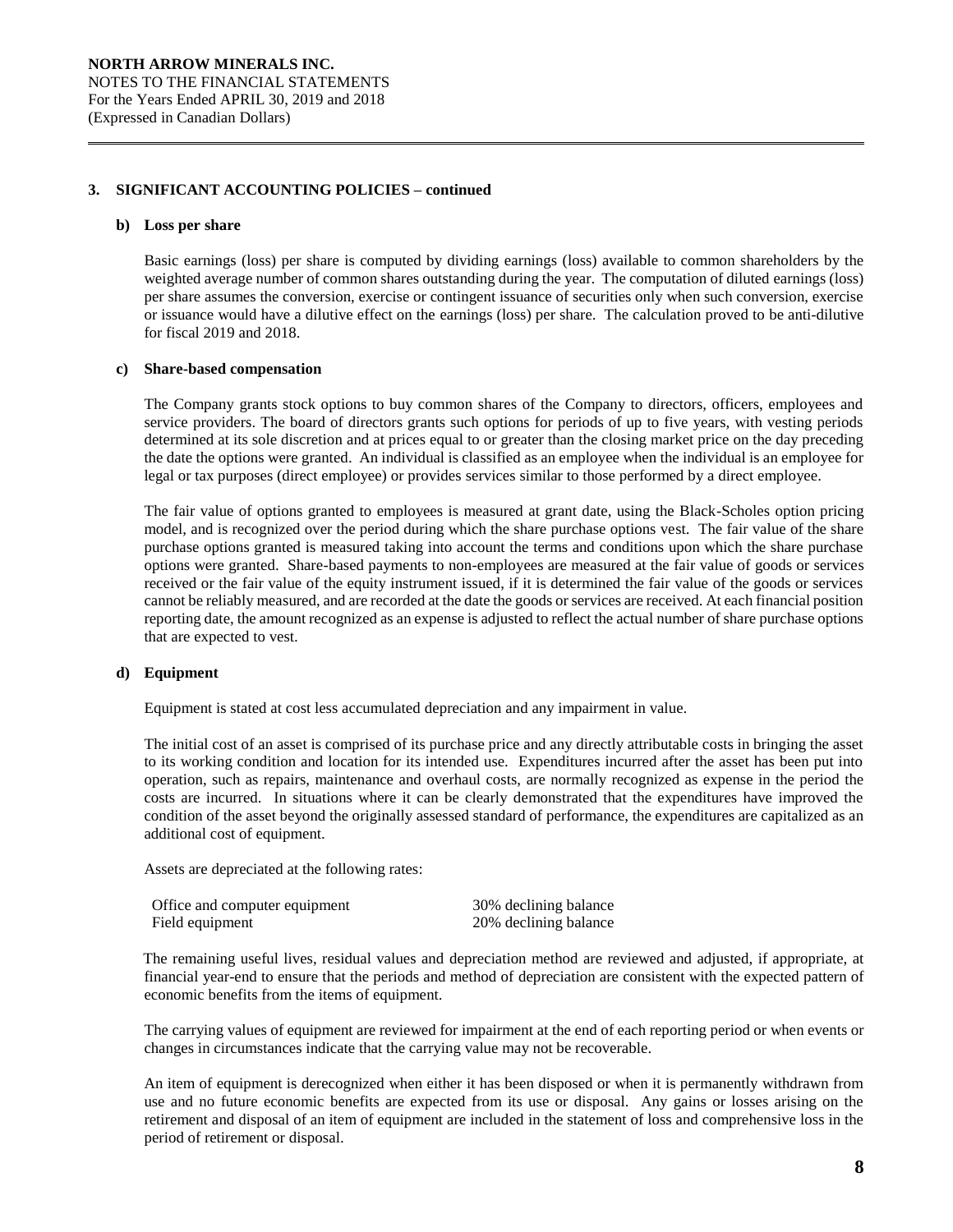## **3. SIGNIFICANT ACCOUNTING POLICIES - continued**

#### **e) Exploration and evaluation assets**

Costs directly related to the acquisition, exploration and evaluation of mineral properties are capitalized once the legal rights to explore the properties have been obtained. When it is determined that such costs will be recouped through successful development and exploitation, expenditures are transferred to tangible assets and depreciated over the expected productive life of the asset. Costs for a producing prospect are amortized on a unit-of-production method based on the estimated life of the ore reserves, while costs for the prospects abandoned are written off.

Impairment reviews for deferred exploration and evaluation costs are carried out on a project by project basis, with each project representing a single cash generating unit. An impairment review is undertaken at the end of each reporting period or when indicators of impairment arise but typically when one or more of the following circumstances apply:

- Unexpected geological occurrences that render the resource uneconomic;
- Title to the asset is compromised;
- Fluctuations in metal prices that render the project uneconomic;
- Variation in the currency of operations; and
- Threat to political stability in the country of operation.

From time to time, the Company may acquire or dispose of properties pursuant to the terms of option agreements. Due to the fact that options are exercisable entirely at the discretion of the optionee, the amounts payable or receivable are not recorded. Option payments are recorded as exploration and evaluation assets or recoveries when the payments are made or received.

The recoverability of the amounts capitalized for the undeveloped resource properties is dependent upon the determination of economically recoverable ore reserves, confirmation of the Company's interest in the underlying mineral claims, the ability to farm out its resource properties, the ability to obtain the necessary financing to complete their development and future profitable production or proceeds from the disposition thereof.

Title to resource properties involves certain inherent risks due to the difficulties of determining the validity of certain claims as well as the potential for problems arising from the frequently ambiguous conveyancing history characteristic of many resource properties. The Company has investigated title to all of its resource properties and, to the best of its knowledge, title to all of its properties are in good standing.

## **f) Impairment**

At the end of each reporting period the carrying amounts of the Company's assets are reviewed to determine whether there is any indication that those assets are impaired. If any such indication exists, the recoverable amount of the asset is estimated in order to determine the extent of the impairment, if any. The recoverable amount is the higher of fair value less costs to sell and value in use. Fair value is determined as the amount that would be obtained from the sale of the asset in an arm's length transaction between knowledgeable and willing parties. In assessing value in use, the estimated future cash flows are discounted to their present value using a pre-tax discount rate that reflects current market assessments of the time value of money and the risks specific to the asset. If the recoverable amount of an asset is estimated to be less than its carrying amount, the carrying amount of the asset is reduced to its recoverable amount and the impairment loss is recognized in the statement of loss for the period. For an asset that does not generate independent cash inflows, the recoverable amount is determined for the cash generating unit to which the asset belongs.

Where an impairment loss subsequently reverses, the carrying amount of the asset (or cash generating unit) is increased to the revised estimate of its recoverable amount, but to an amount that does not exceed the carrying amount that would have been determined had no impairment loss been recognized for the asset (or cash generating unit) in prior years. A reversal of an impairment loss is recognized immediately in profit or loss.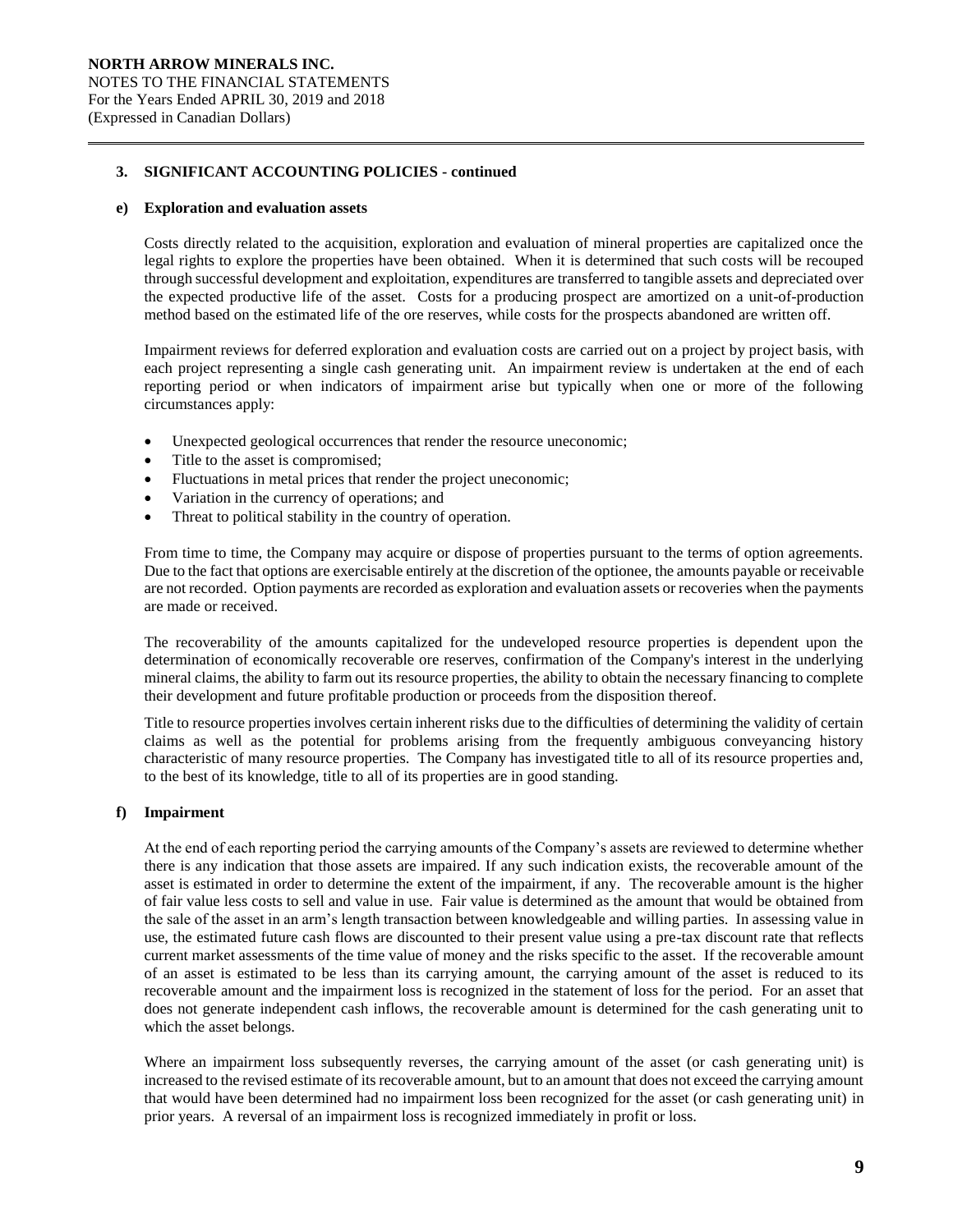## **3. SIGNIFICANT ACCOUNTING POLICIES - continued**

#### **g) Marketable securities**

Marketable securities are measured at fair value and consist of shares listed on the TSX Venture Exchange and warrants convertible into securities listed on the TSX Venture Exchange.

#### **h) Financial instruments**

## **Financial assets**

The Company classifies its financial assets in the following categories:

- Fair value through profit or loss (FVTPL)
- Fair value through other comprehensive income (FVTOCI)
- Amortized cost

The determination of the classification of financial assets is made at initial recognition. Marketable securities that are held for trading are classified as FVTPL: for other marketable securities and investments, on the day of acquisition the Company can make an irrevocable election to classify them as FVTOCI.

The Company's accounting policy for each of the categories is as follows:

**Financial assets at FVTPL:** Financial assets carried at FVTPL are initially recorded at fair value and transaction costs are expensed in the statement of loss. Realized and unrealized gains and losses arising from changes in the fair value of financial assets held at FVTPL are included in the statement of loss and comprehensive loss for the period.

**Financial assets at FVTOCI**: Marketable securities and investments carried at FVTOCI are initially recognized at fair value plus transaction costs. Subsequently they are measured at fair value, with gains and losses arising from changes in fair value recognized in other comprehensive (loss) income in the period.

**Financial assets at amortized cost:** A financial asset is measured at amortized cost if the objective is to hold the financial asset for the collection of contractual cash flows and the asset's contractual cash flows are comprised solely of payments of principal and interest. The financial asset is classified as current or non-current based on its maturity date and is initially recognized at fair value and subsequently carried at amortized cost less any impairment.

**Impairment of financial assets at amortized cost**: The Company recognizes a loss allowance for expected credit losses on financial assets that are measured at amortized cost.

The following table shows the classification of the Company's financial assets under IFRS 9:

| Financial asset       | <b>IFRS 9 Classification</b> |
|-----------------------|------------------------------|
| Cash                  | <b>FVTPL</b>                 |
| Receivables           | Amortized cost               |
| Marketable securities | <b>FVTPI</b>                 |

## **Financial liabilities**

The Company classifies its financial liabilities into one of two categories, depending on the purpose for which the liability was incurred. The Company's accounting policy for each category is as follows:

**Fair value through profit or loss:** this category comprises derivatives or liabilities acquired or incurred principally for the purpose of selling or repurchasing in the near term. They are carried in the statement of financial position at fair value with changes in fair value recognized in the statement of loss and comprehensive loss.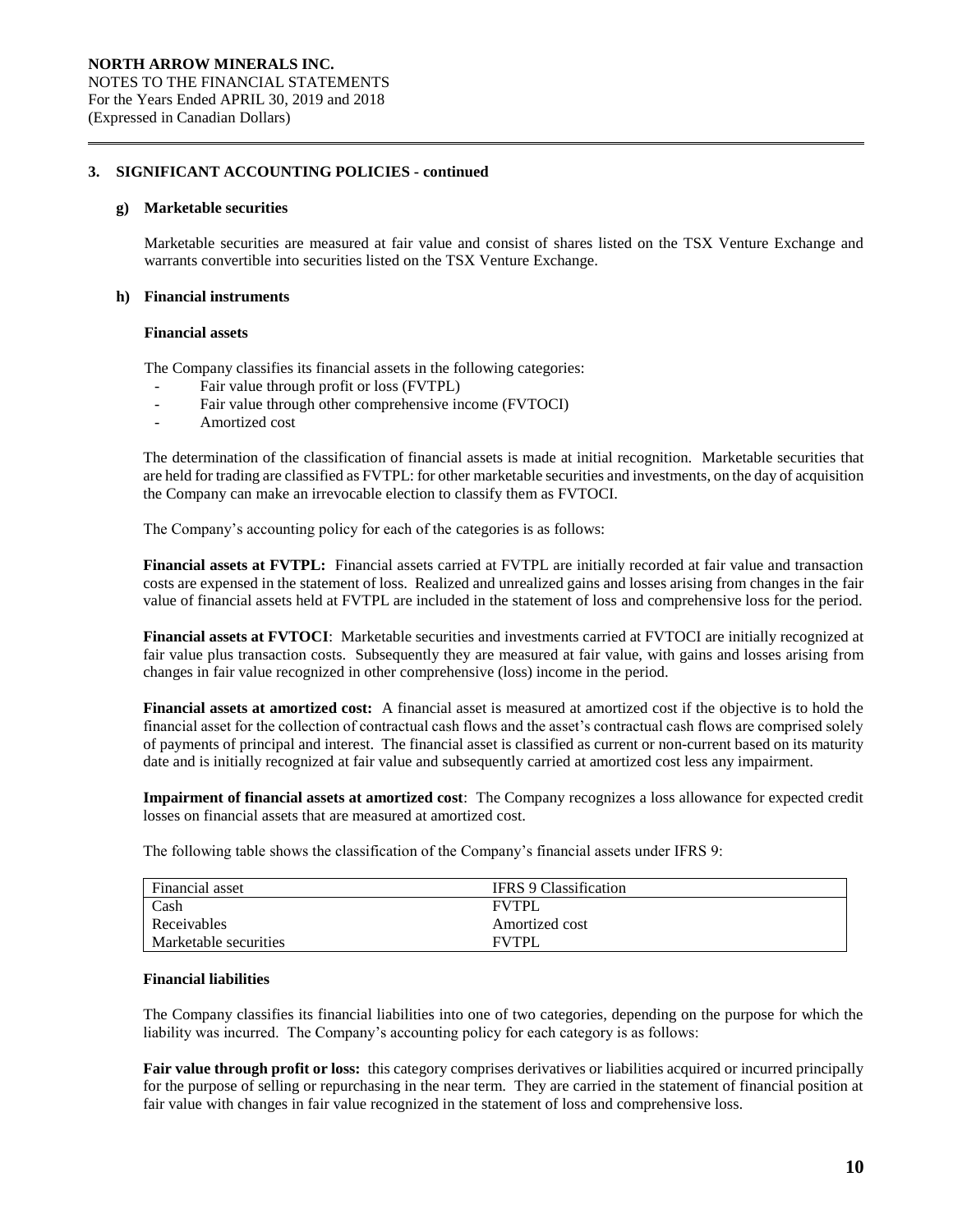## **3. SIGNIFICANT ACCOUNTING POLICIES – continued**

#### **h) Financial instruments - continued**

**Other financial liabilities:** This category includes accounts payable and accrued liabilities, due to related parties and flow through obligations, which are recognized at amortized cost using the effective interest method.

The effective interest method calculates the amortized cost of a financial liability and allocates interest expense over the corresponding period. The effective interest rate is the rate that discounts estimated future cash receipts over the expected life of the financial liability, or, where appropriate, a shorter period.

Transaction costs in respect of financial liabilities at fair value through profit or loss are recognized in the statement of loss and comprehensive (loss) income immediately while transaction costs associated with other financial liabilities are included in the initial measurement of the financial liability.

## **i) Income taxes**

Income tax expense consists of current and deferred tax expense. Income tax expense is recognized in the statements of loss and comprehensive loss.

Current tax expense is the expected tax payable on the taxable income for the year, using tax rates enacted or substantively enacted at period end, adjusted for amendments to tax payable with regards to previous years.

Deferred tax assets and liabilities are recognized for future tax consequences attributable to differences between the financial statement carrying amounts of existing assets and liabilities and their respective tax bases. Deferred tax assets and liabilities are measured using the enacted or substantively enacted tax rates expected to apply when the asset is realized or the liability settled.

The effect on tax assets and liabilities of a change in tax rates is recognized in income in the period that substantive enactment occurs.

A deferred tax asset is recognized to the extent that it is probable that future taxable profits will be available against which the asset can be utilized. To the extent that the Company does not consider it probable that a deferred tax asset will be recovered, it will not be recognized.

The following temporary differences do not result in deferred tax assets or liabilities:

- the initial recognition of assets or liabilities that do not affect accounting or taxable profit
- goodwill
- differences relating to investment in subsidiaries to the extent that they will probably not reverse in the foreseeable future.

Deferred tax assets and liabilities are offset when there is a legally enforceable right to set off current tax assets against current tax liabilities and when they relate to income taxes levied by the same taxation authority and the Company intends to settle its current tax assets and liabilities on a net basis.

#### **j) Environmental rehabilitation**

A legal or constructive obligation to incur restoration, rehabilitation and environmental costs arises when environmental disturbance is caused by the exploration or development of a mineral property interest. Such costs arising from the decommissioning of plant and other site preparation work, discounted to their net present value, are provided for and capitalized at the start of each project to the carrying amount of the asset, along with a corresponding liability as soon as the obligation to incur such costs arises. The timing of the actual rehabilitation expenditure is dependent on a number of factors such as the life and nature of the asset, the operating license conditions and, when applicable, the environment in which the mine operates.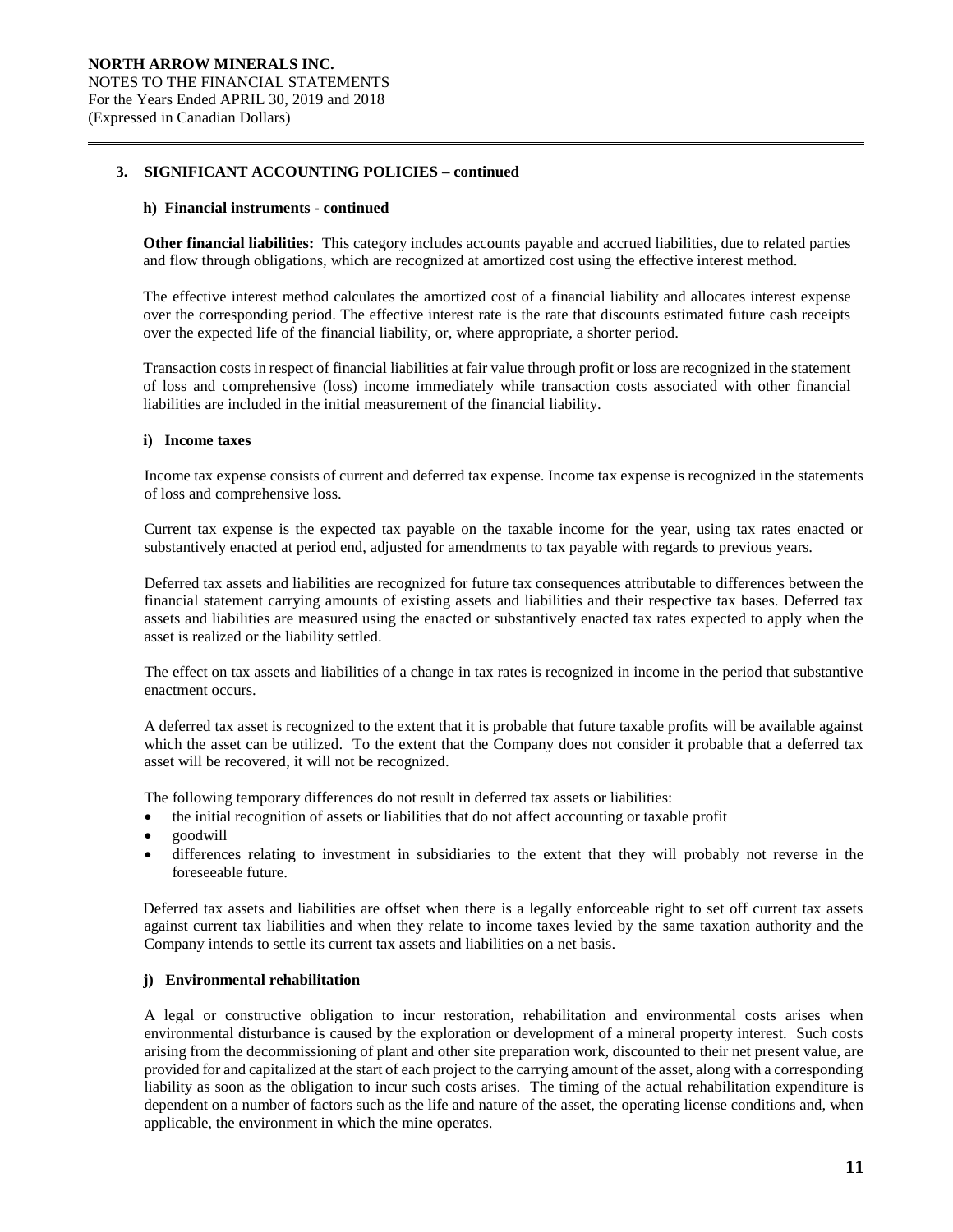## **3. SIGNIFICANT ACCOUNTING POLICIES – continued**

#### **j) Environmental rehabilitation - continued**

Discount rates using a pre-tax rate that reflect the time value of money are used to calculate the net present value. The rehabilitation asset is depreciated on the same basis as mining assets. The Company's estimates of reclamation costs could change as a result of changes in regulatory requirements and assumptions regarding the amount and timing of the future expenditures. These changes are recorded directly to mining assets with a corresponding entry to the rehabilitation provision. The Company's estimates are reviewed annually for changes in regulatory requirements, effects of inflation and changes in estimates.

Changes in the net present value, excluding changes in the Company's estimates of reclamation costs, are charged to profit and loss for the period. The costs of rehabilitation projects that were included in the rehabilitation provision are recorded against the provision as incurred.

The Company has no material restoration, rehabilitation and environmental obligations as the disturbance to date is limited.

#### **k) Flow-through shares**

The Company can issue flow-through shares to finance exploration programs undertaken in Canada. Pursuant to the terms of the flow-through share subscription agreements, these shares transfer the tax deductibility of qualifying mineral expenditures to investors. On issuance, the Company bifurcates the flow-through share into i) a flow-through share premium liability, equal to the estimated premium, if any, investors pay for the flow-through feature, which is recognized as a liability and ii) share capital. Upon qualifying expenses being incurred, the Company derecognizes the liability and the premium is recognized as other income.

#### **l) New accounting pronouncements**

i) The IASB has issued several new standards and amendments which have been adopted by the Company. Each of the new standards is effective for annual periods beginning on or after January 1, 2018. The adoption of the standards and amendments did not have a material effect on the financial statements.

ii) Certain pronouncements were issued by the IASB or IFRIC but are not yet effective as at April 30, 2019. The Company intends to adopt these standards and interpretations when they become effective.

The following are the accounting standards issued but not effective as of April 30, 2019 that the Company believes could be significant.

IFRS 16 – Leases

IFRS 16 supersedes IAS 17 – Leases. The standard provides a single lessee accounting model, requiring lessees to recognize assets and liabilities for all leases unless a lease term is 12 months or less or the underlying asset has a low value. Lessors continue to classify leases as operating or finance, with IFRS 16's approach substantially unchanged from IAS 17. IFRS 16 applies to reporting periods beginning on or after January 1, 2019.

The Company plans to apply IFRS 16 effective May 1, 2019 using the modified retrospective method. Under this method, financial information will not be restated and will continue to be reported under the accounting standards in effect for those periods. The Company will recognize lease obligations related to its office and office equipment measured at the present value of the remaining lease payments, discounted using the Company's incremental borrowing rate. The associated right-of-use assets will be measured at the lease obligation amount less prepaid lease payments, resulting in no adjustment to the opening balance of its deficit. As at May 1, 2019 the Company expects to recognize approximately \$129,000 in right-of-use assets and \$129,000 of incremental lease obligations.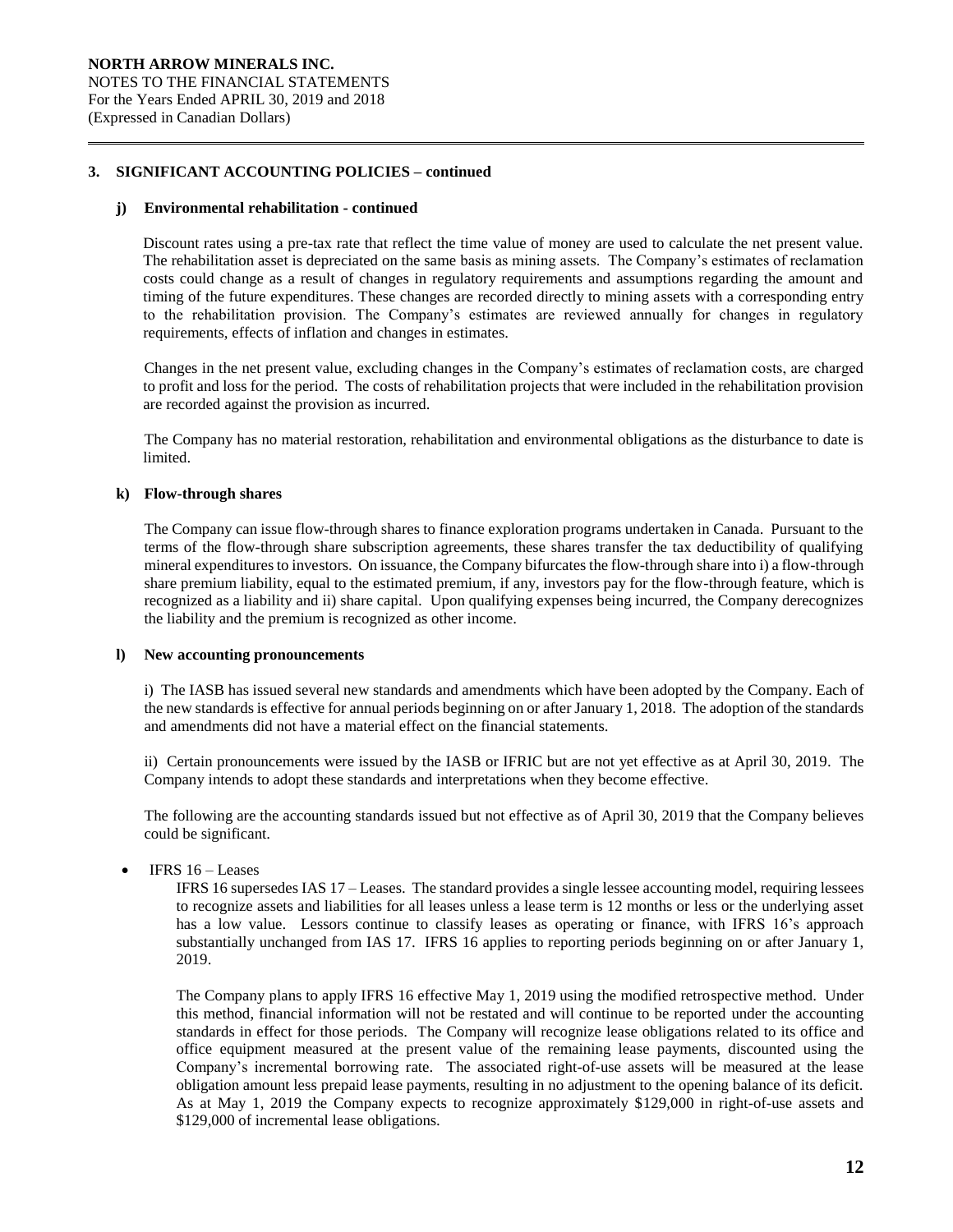# **4. CHANGE IN ACCOUNTING STANDARD – IFRS 9, Financial Instruments**

On May 1, 2018, the Company adopted a new accounting standard, IFRS 9- financial instruments ("IFRS 9'), which replaced International Accounting Standard 39 (IAS 39) Financial Instruments: Recognition and Measurement. This new standard introduces changes to IAS 39's guidance on the classification and measurement of financial assets and is effective for annual periods beginning after January 1, 2018. IFRS 9 did not impact the Company's classification and measurement of financial assets and liabilities except for marketable securities. The Company adopted IFRS 9 retrospectively without restatement of comparative amounts resulting in a reclassification of \$50,000 from investment revaluation reserve to deficit at May 1, 2018. Future changes in the fair value of marketable securities will be recorded directly in profit or loss. No other differences of any significance have been noted in relation to the adoption of IFRS 9.

The Company completed an assessment of its financial instruments at May 1, 2018. The following table shows the original classification under IAS 39 and the new classification under IFRS 9.

|                                          | Original Classification – IAS 39 | New Classification $-$ IFRS 9 |
|------------------------------------------|----------------------------------|-------------------------------|
| Cash                                     | <b>FVTPL</b>                     | <b>FVTPI</b>                  |
| Receivables                              | Loans and receivables            | Amortized cost                |
| Marketable securities                    | <b>AFS</b>                       | <b>FVTPI</b>                  |
| Accounts payable and accrued liabilities | <b>FVTPL</b>                     | <b>FVTPI</b>                  |

## **5. FINANCIAL INSTRUMENTS AND RISK MANAGEMENT**

Financial instruments measured at fair value are classified into one of three levels in the fair value hierarchy according to the relative reliability of the inputs used to estimate the fair values. The three levels of the fair value hierarchy are:

- Level 1 Unadjusted quoted prices in active markets for identical assets or liabilities;
- Level 2 Inputs other than quoted prices that are observable for the asset or liability either directly or indirectly; and
- Level 3 Inputs that are not based on observable market data.

The Company's financial instruments consist of cash, marketable securities, receivables and accounts payable and accrued liabilities. Cash is carried at fair value using a Level 1 fair value measurement. The carrying value of receivables and accounts payable and accrued liabilities approximate their fair values due to their immediate or short-term maturity. Marketable securities consisting of common shares are recorded at fair value based on the quoted market prices in active markets at the reporting date, which is consistent with Level 1 of the fair value hierarchy**.** Marketable securities consisting of warrants are recorded at fair value based on a Black Scholes pricing model consistent with Level 3 of the fair value hierarchy.

The Company is exposed to a variety of financial risks by virtue of its activities, including credit risk, interest rate risk, liquidity risks, foreign currency risk, and equity market risk. The Company's objective with respect to risk management is to minimize potential adverse effects on the Company's financial performance. The Board of Directors provides direction and guidance to management with respect to risk management. Management is responsible for establishing controls and procedures to ensure that financial risks are mitigated to acceptable levels.

## Credit risk

Credit risk is the risk of financial loss to the Company if a counter-party to a financial instrument fails to meet its contractual obligations. The Company manages credit risk by investing its excess cash in short-term investments with investment grade ratings, issued by a Canadian chartered bank. The Company's receivables consist primarily of sales tax receivables due from the federal government and receivables from companies with which the Company has exploration agreements or options. The maximum exposure to credit risk at the reporting date is the carrying value of the Company's receivables and cash.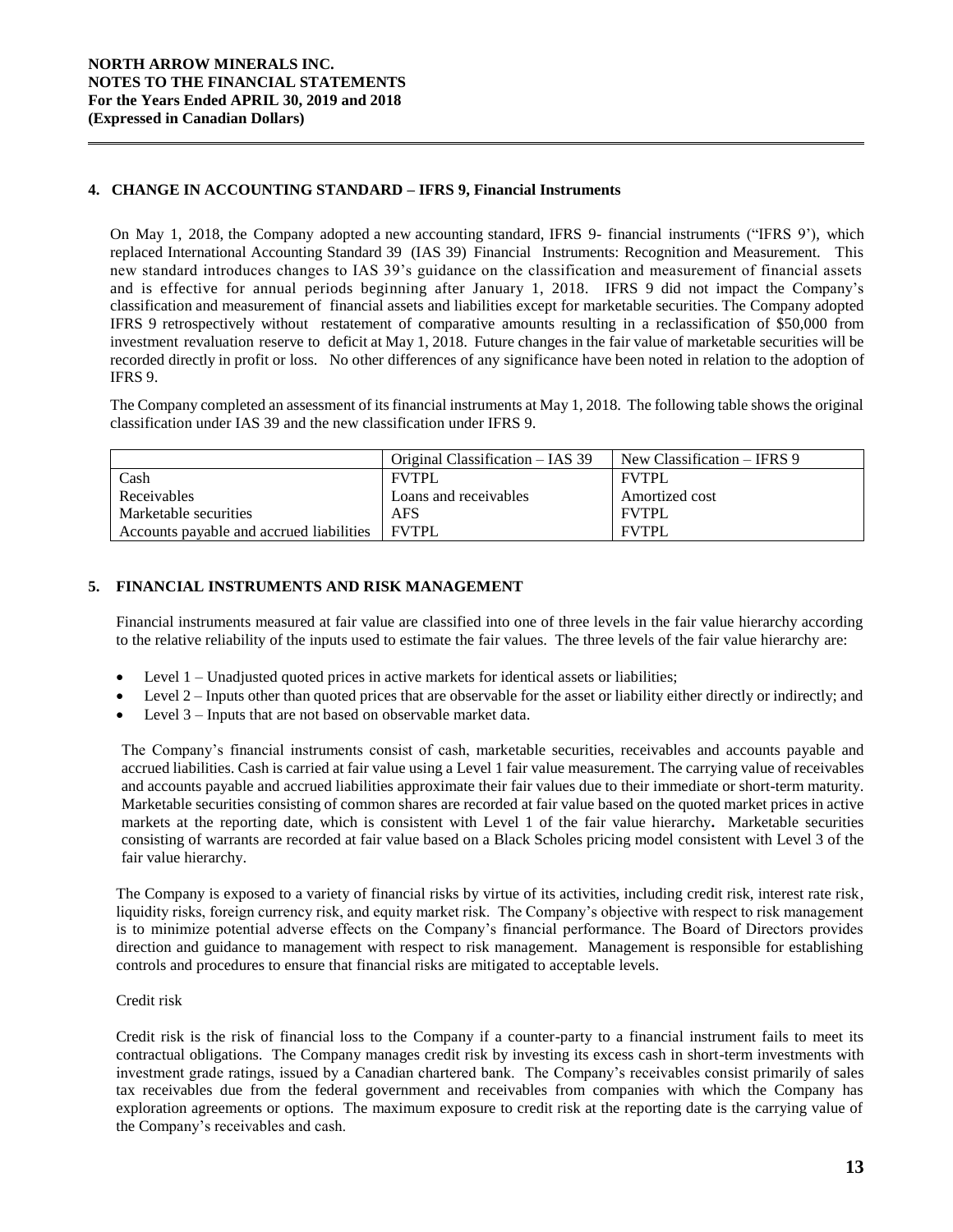# **5. FINANCIAL INSTRUMENTS AND RISK MANAGEMENT - continued**

## Interest rate risk

Interest rate risk is the risk that the fair value or future cash flows of a financial instrument will fluctuate because of changes in market interest rates. Financial assets and liabilities with variable interest rates expose the Company to interest rate risk with respect to its cash flow. It is management's opinion that the Company is not exposed to significant interest rate risk.

## Liquidity risk

Liquidity risk is the risk that the Company will not be able to meet its obligations as they become due. The Company's ability to continue as a going concern is dependent on management's ability to raise the funds required through future equity financings, asset sales or exploration option agreements, or a combination thereof. The Company has no regular cash flow from its operating activities. The Company manages its liquidity risk by forecasting cash flow requirements for its planned exploration and corporate activities and anticipating investing and financing activities. Management and the Board of Directors are actively involved in the review, planning and approval of annual budgets and significant expenditures and commitments. Failure to realize additional funding could cast significant doubt on the Company's ability to continue as a going concern. As at April 30, 2019, the Company had cash of \$509,085 (April 30, 2018 - \$774,951) available to settle current liabilities of \$496,517 (April 30, 2018 - \$437,497).

## Foreign currency risk

The Company's activities are within Canada and accordingly the Company is not subject to significant foreign currency risk.

#### Equity market risk

The Company is exposed to equity price risk arising from its marketable securities, which are classified as fair value through profit (loss). The Company plans to sell its marketable securities as market conditions permit, or as is required to finance the Company's operations from time-to-time.

|                                | Cost      | <b>Unrealized</b><br>Gain (Loss)<br>on AFS<br><b>Securities</b> | Cost of<br><b>FVTPL</b><br><b>Securities</b><br>Sold | Gain (Loss)<br>on FVTPL<br><b>Securities</b><br><b>Fair Valued</b> | <b>Fair Value</b> |
|--------------------------------|-----------|-----------------------------------------------------------------|------------------------------------------------------|--------------------------------------------------------------------|-------------------|
| April 30, 2017                 | \$249,012 | \$(49,188)                                                      | (72, 679)                                            |                                                                    | \$127,145         |
| Minerals<br>Adamera<br>Corp.   |           |                                                                 |                                                      |                                                                    |                   |
| 15,000 shares sold             |           | 12,188                                                          | (15, 488)                                            |                                                                    | (3,300)           |
| Clean Commodities Corp.-       |           |                                                                 |                                                      |                                                                    |                   |
| 800,000 shares (April 30,      |           | 17,000                                                          | (84,000)                                             |                                                                    | (67,000)          |
| $2017 - 1,850,000$ shares)     |           |                                                                 |                                                      |                                                                    |                   |
| Benchmark Metals Inc. -        |           |                                                                 |                                                      |                                                                    |                   |
| 333,333 shares                 | 105,000   | (30,000)                                                        |                                                      |                                                                    | 75,000            |
| Clean Commodities Corp. -      |           |                                                                 |                                                      |                                                                    |                   |
| 1,000,000 warrants             |           |                                                                 |                                                      | (12, 845)                                                          | (12, 845)         |
| <b>April 30, 2018</b>          | 354,012   | (50,000)                                                        | (172, 167)                                           | (12, 845)                                                          | 119,000           |
| Benchmark Metals Inc. -        |           |                                                                 |                                                      |                                                                    |                   |
| 333,333 shares                 |           |                                                                 |                                                      |                                                                    |                   |
| <b>Clean Commodities Corp.</b> |           |                                                                 |                                                      | (24,000)                                                           | (24,000)          |
| $-800,000$ shares              |           |                                                                 |                                                      |                                                                    |                   |
| Rover Metals<br>$Corp. -$      | 25,000    |                                                                 |                                                      | 7,500                                                              | 32,500            |
| 500,000 shares                 |           |                                                                 |                                                      |                                                                    |                   |
| <b>April 30, 2019</b>          | \$379,012 | \$ (50,000)                                                     | \$(172,167)                                          | \$(29,345)                                                         | \$127,500         |

# **6. MARKETABLE SECURITIES**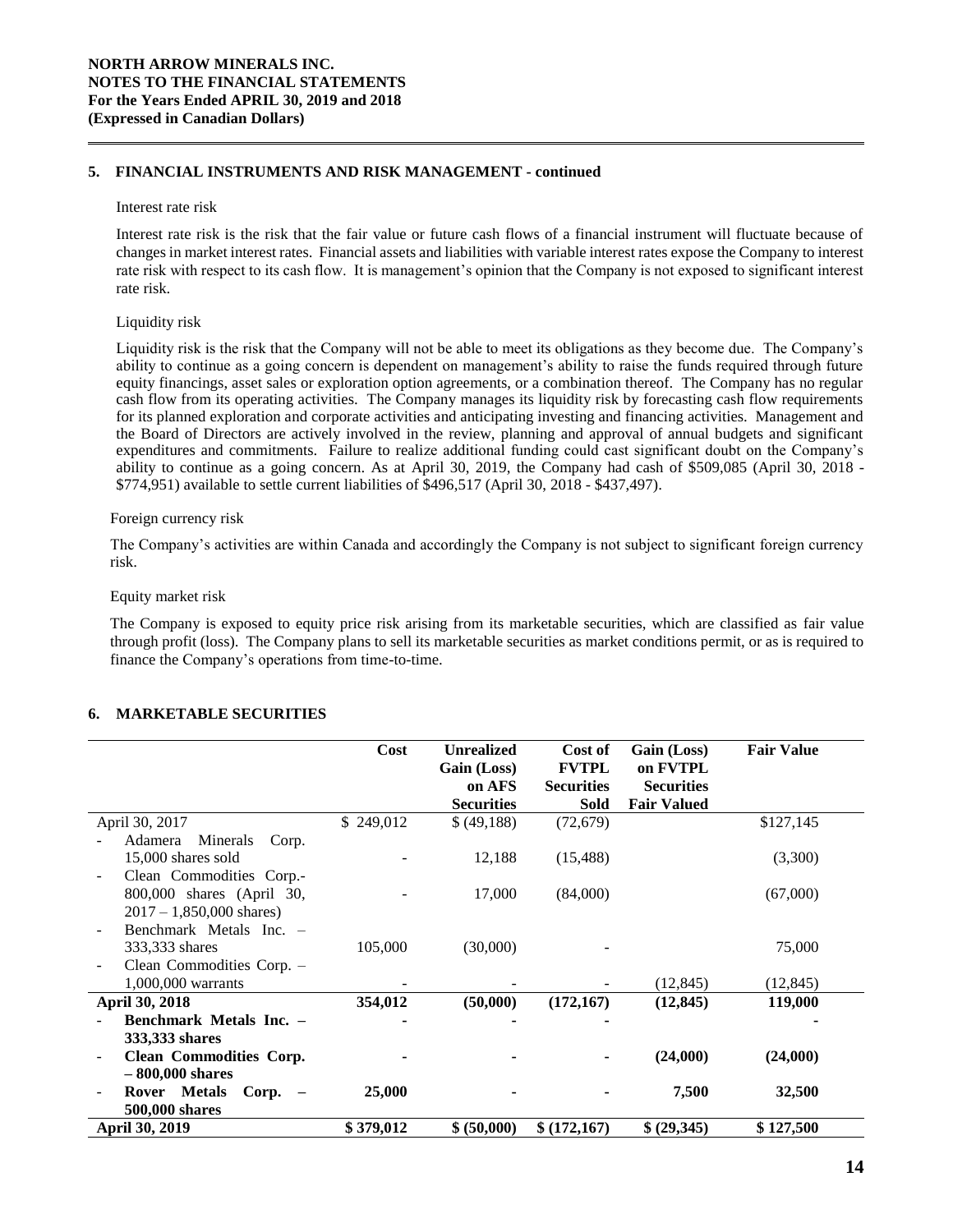## **6. MARKETABLE SECURITIES - continued**

a) During the year ended April 30, 2017, the Company sold its interest in the in the previously written off Torp Lake and Phoenix mineral claims to Clean Commodities Corp. (previously Athabasca Nuclear Corp.) for consideration of 2,500,000 common shares of Clean Commodities Corp. having a fair value of \$200,000 and warrants entitling the Company to purchase an additional 1,000,000 common shares at a price of \$0.20 for a period of two years with a fair value of \$33,524 under the following assumptions.

|                               | <b>April 30, 2019</b> | April 30, 2018 |
|-------------------------------|-----------------------|----------------|
| Risk – free interest rate     |                       | $1.00\%$       |
| Expected life of the warrants |                       | $0.08$ years   |
| Annualized volatility         |                       | 120.00%        |

During the year ended April 30, 2019, the warrants expired unexercised.

- b) During the year ended April 30, 2018, Company completed the sale of its 100% interest in the Contwoyto Project, Nunavut, including the Butterfly gold prospect, to Benchmark Metals Inc. ("Benchmark", previously Crystal Exploration Inc.) for \$205,000 consisting of consideration of \$100,000 and 333,333 common shares of Benchmark having a fair value of \$105,000. The Company retains a 1.0% gross overriding royalty on diamonds and a 1.0% net smelter return on precious and base metals. Half of the royalties can be purchased by Benchmark at any time with the payment of \$1.0 million. The Company will also receive conditional share payments of 166,666 Benchmark shares in the event that Benchmark reports an inferred gold resource exceeding 250,000 ounces associated with the Butterfly gold prospect and a further 166,666 Benchmark shares in the event Benchmark reports a separate inferred resource of at least 250,000 ounces of gold outside of the Butterfly area.
- c) During the year ended April 30, 2019, the Company completed the sale of certain assets to Rover Metals Corp. ("Rover") for consideration of 500,000 shares (received) having a fair value of \$25,000. Subsequent to the acquisition date, should Rover disclose an inferred, indicated or measured mineral resource of 500,000 ounces of gold within an area of interest, the Company shall be entitled to an additional \$100,000 payable in either cash or shares at the purchaser's discretion. In addition, should Rover disclose an inferred, indicated or measured mineral resource of 750,000 ounces of gold within the area, North Arrow shall be entitled to an additional \$100,000 payable in either cash or shares at the purchaser's discretion.

# **7. RECEIVABLES**

|                                          | <b>April 30, 2019</b> | April 30, 2018   |
|------------------------------------------|-----------------------|------------------|
| HST/GST receivables<br>Other receivables | 4,582<br>D<br>268     | 66,497<br>50,658 |
|                                          | 4.850<br>S            | 117,155          |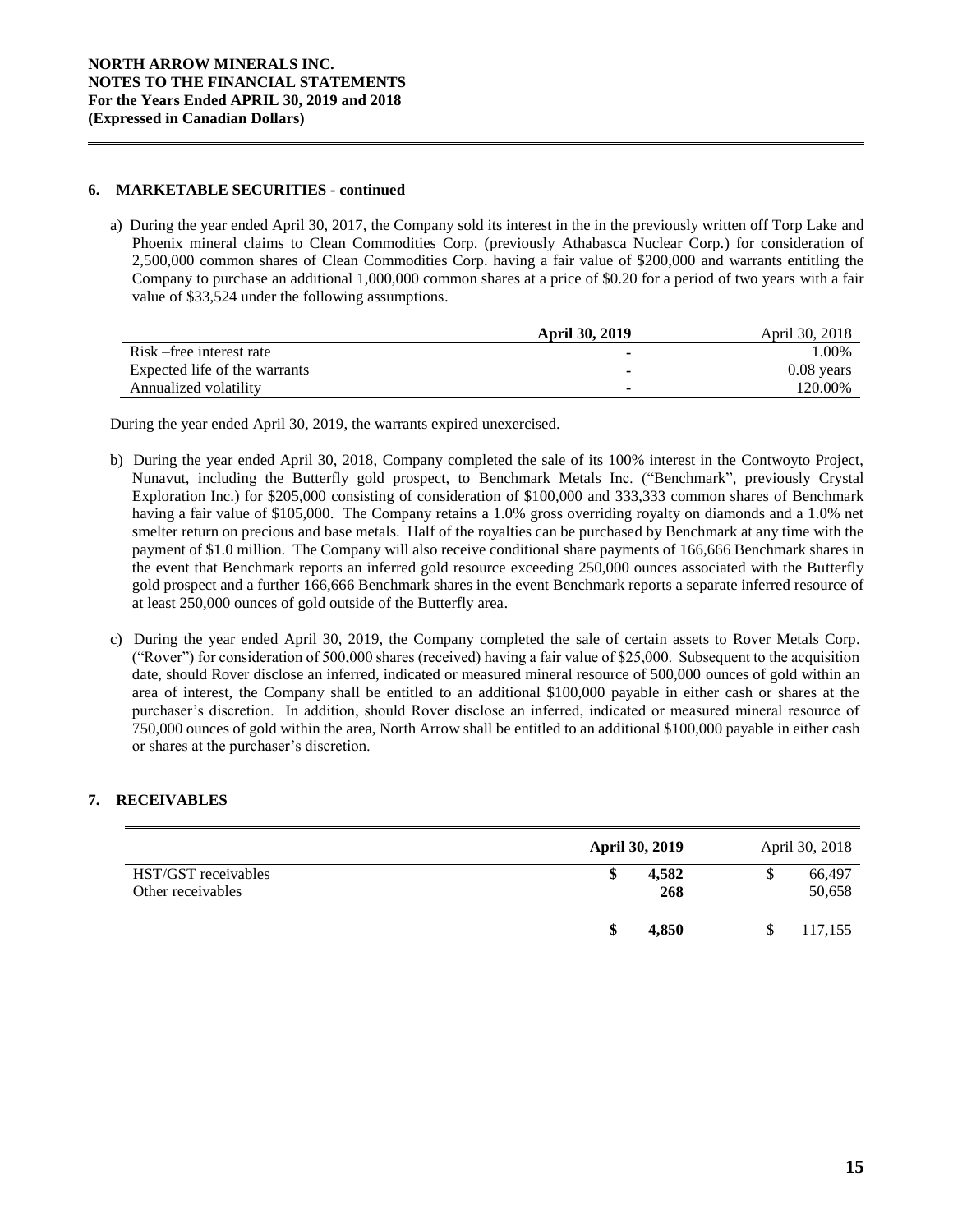# **NORTH ARROW MINERALS INC. NOTES TO THE FINANCIAL STATEMENTS For the Years Ended APRIL 30, 2019 and 2018 (Expressed in Canadian Dollars)**

# **8. EQUIPMENT**

|                                 | <b>Office and computer</b> |           |              |  |
|---------------------------------|----------------------------|-----------|--------------|--|
|                                 | equipment                  | equipment | <b>Total</b> |  |
|                                 |                            |           |              |  |
| Cost                            |                            |           |              |  |
| Balance, April 30, 2017         | \$32,759                   | \$93,775  | \$126,534    |  |
| Additions                       | 14,256                     |           | 14,256       |  |
| Balance, April 30, 2018         | 47,015                     | 93,775    | 140,790      |  |
| <b>Additions</b>                | 22,599                     |           | 22,599       |  |
| Balance, April 30, 2019         | \$69,614                   | \$93,775  | \$163,389    |  |
|                                 |                            |           |              |  |
| <b>Accumulated Depreciation</b> |                            |           |              |  |
| Balance, April 30, 2017         | \$19,139                   | \$39,759  | \$58,898     |  |
| <b>Additions</b>                | 6,907                      | 10,803    | 17,710       |  |
| Balance, April 30, 2018         | 26,046                     | 50,562    | 76,608       |  |
| <b>Additions</b>                | 7,633                      | 8,642     | 16,275       |  |
| Balance, April 30, 2019         | \$33,679                   | \$59,204  | \$92,883     |  |
|                                 |                            |           |              |  |
| <b>Carrying amounts</b>         |                            |           |              |  |
| April 30, 2018                  | \$20,969                   | \$43,213  | \$64,182     |  |
| April 30, 2019                  | \$35,935                   | \$34,571  | \$70,506     |  |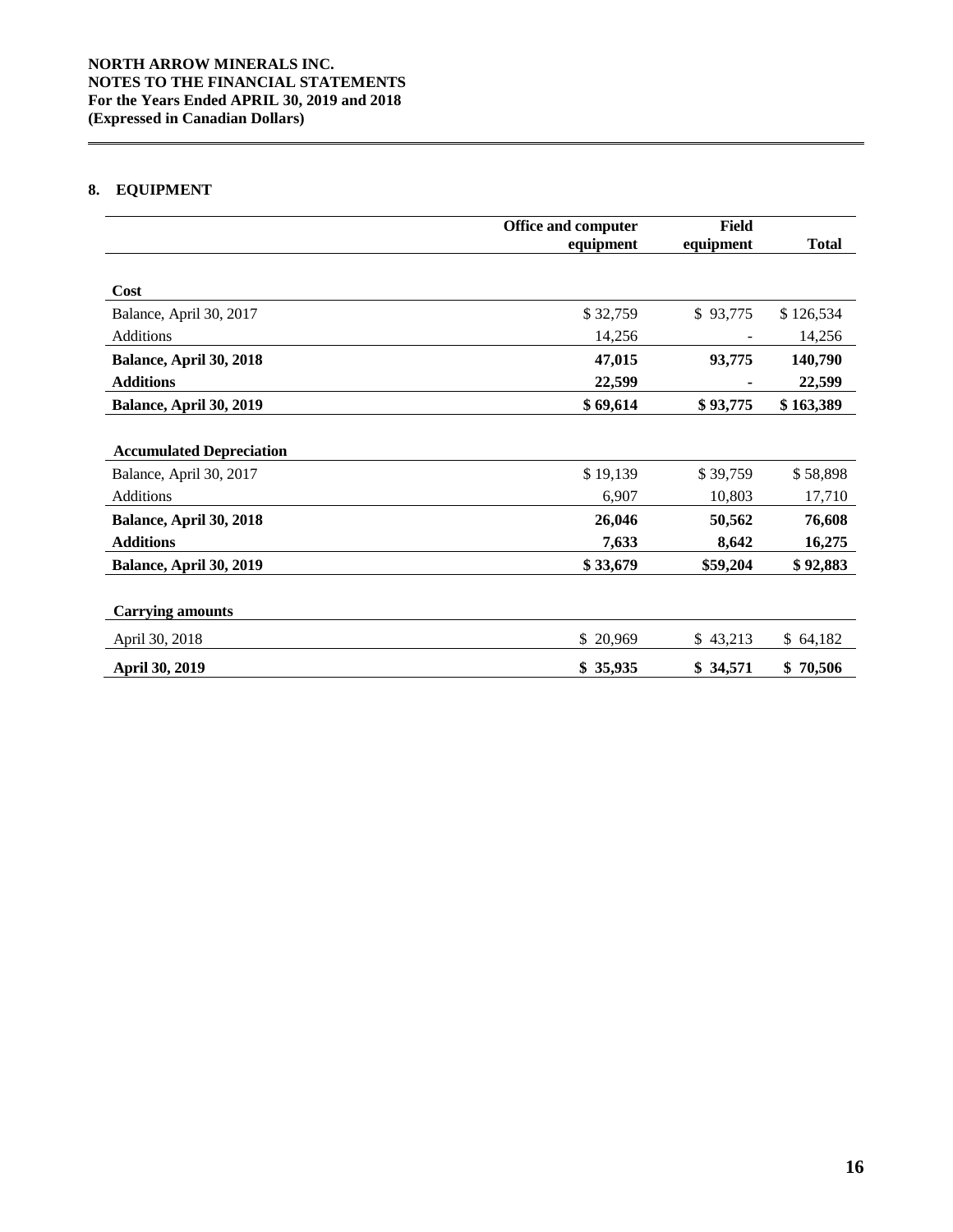# **9. EXPLORATION AND EVALUATION ASSETS**

|                                         |                       | <b>Expended</b>           | <b>Write-offs</b>         |                  |
|-----------------------------------------|-----------------------|---------------------------|---------------------------|------------------|
|                                         | <b>April 30, 2018</b> | <b>During</b><br>the Year | <b>During</b><br>the Year | April 30, 2019   |
| <b>Diamond Properties</b>               |                       |                           |                           |                  |
| Lac de Gras, Canada                     |                       |                           |                           |                  |
| <b>Exploration</b> costs                | \$235,404             | \$                        | \$                        | \$235,404        |
| Acquisition and tenure costs            | 277,918               |                           |                           | 277,918          |
| Geological, data collection and assays  | 153,559               |                           |                           | 153,559          |
| Office and salaries                     | 134,040               |                           |                           | 134,040          |
|                                         | 800,921               | $\blacksquare$            | $\blacksquare$            | 800,921          |
| Pikoo, Canada                           |                       |                           |                           |                  |
| <b>Exploration</b> costs                | 1,257,815             | 1,711                     |                           | 1,259,526        |
| Drilling                                | 2,085,859             |                           |                           | 2,085,859        |
| Acquisition and tenure costs            | 213,660               | 4,122                     |                           | 217,782          |
| Geological, data collection and assays  | 1,592,006             | 5,242                     |                           | 1,597,248        |
| Office and salaries                     | 630,709               | 14,237                    |                           | 644,946          |
| Contribution from joint-venture partner | (637, 813)            |                           |                           | (637, 813)       |
|                                         | 5,142,236             | 25,312                    | ÷,                        | 5,167,548        |
| Loki, Canada                            |                       |                           |                           |                  |
| <b>Exploration</b> costs                | 385,581               | 58,074                    |                           | 443,655          |
| Drilling                                | 269,829               | 26,828                    |                           | 296,657          |
| Acquisition and tenure costs            | 56,924                | 600                       |                           | 57,524           |
| Geological, data collection and assays  | 169,291               | 35,463                    |                           | 204,754          |
| Office and salaries                     | 138,439               | 29,116                    |                           | 167,555          |
| Recoveries                              | (144, 500)            | (125,500)                 |                           | (270,000)        |
|                                         | 875,564               | 24,581                    | $\blacksquare$            | 900,145          |
| Naujaat, Canada                         |                       |                           |                           |                  |
| <b>Exploration</b> costs                | 733,146               | 116,441                   |                           | 849,587          |
| Drilling                                | 1,464,020             |                           |                           | 1,464,020        |
| Acquisition and tenure costs            | 337,152               | 41,376                    |                           | 378,528          |
| Geological, data collection and assays  | 4,669,946             | 246,744                   |                           | 4,916,690        |
| Office and salaries                     | 713,048               | 154,664                   |                           | 867,712          |
|                                         | 7,917,312             | 559,225                   |                           | 8,476,537        |
| Luxx, Canada                            |                       |                           |                           |                  |
| <b>Exploration</b> costs                | 50,420                |                           | (50, 420)                 |                  |
| Acquisition and tenure costs            | 138,733               |                           | (138, 733)                |                  |
| Geological, data collection and assays  | 121,301               |                           | (121,301)                 |                  |
| Office and salaries                     | 44,793                |                           | (44, 793)                 |                  |
|                                         | 355,247               | $\blacksquare$            | (355, 247)                |                  |
| Mel, Canada                             |                       |                           |                           |                  |
| Exploration costs                       | 204,085               | 1,136,947                 |                           | 1,341,032        |
| Drilling                                |                       | 465,004                   |                           | 465,004          |
| Acquisition and tenure costs            | 287,338               | 747                       |                           | 288,085          |
| Geological, data collection and assays  | 634,677               | 357,173                   |                           | 991,850          |
| Office and salaries                     | 122,670               | 206,125                   |                           | 328,795          |
|                                         | 1,248,770             | 2,165,996                 |                           | 3,414,766        |
|                                         |                       |                           |                           |                  |
| <b>TOTAL</b>                            | 16,340,050            | \$2,775,114               | \$<br>(355, 247)          | \$<br>18,759,917 |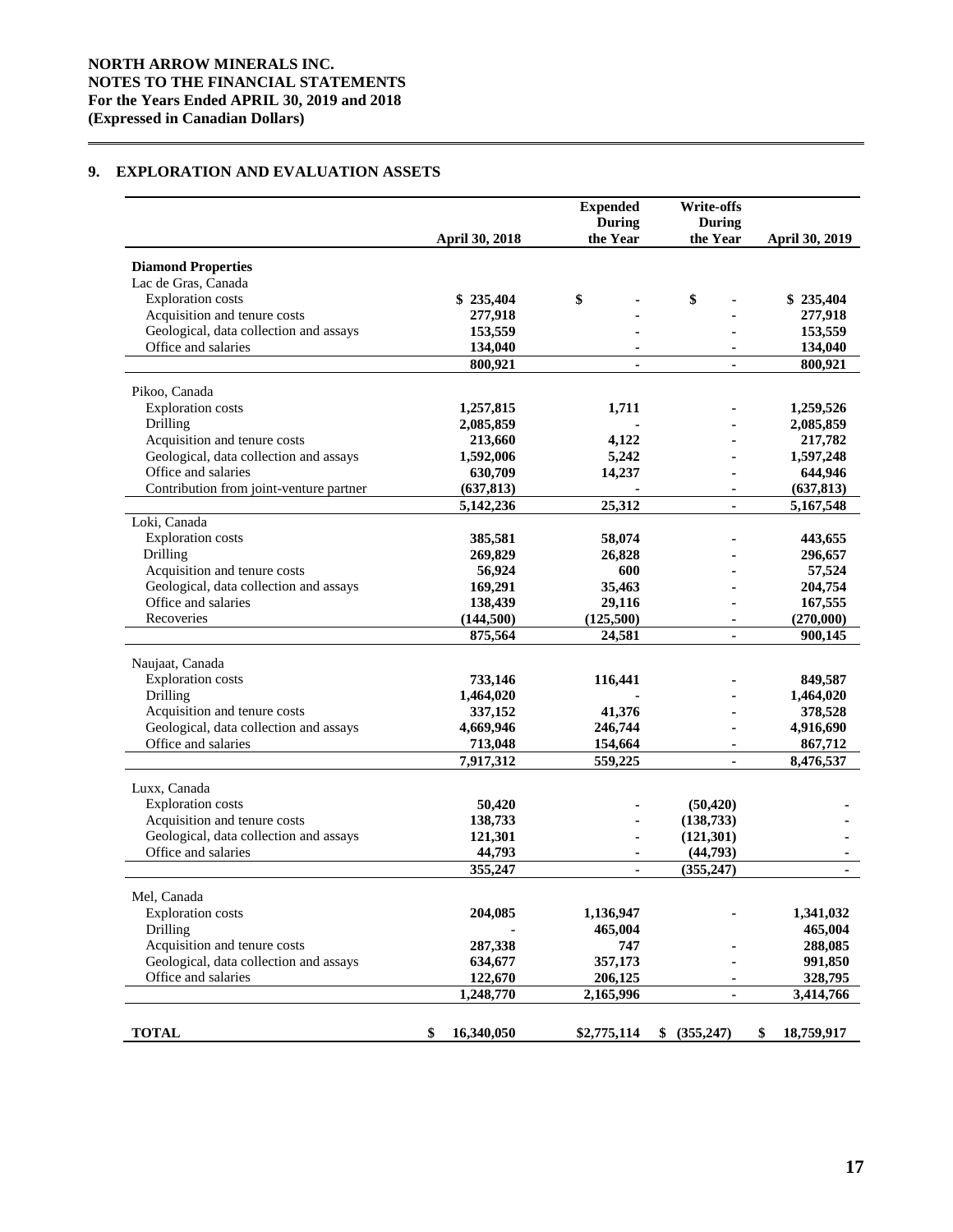# **9. EXPLORATION AND EVALUATION ASSETS - continued**

|                                         |                  | Expended<br>During | Write-offs<br>During |                  |
|-----------------------------------------|------------------|--------------------|----------------------|------------------|
|                                         | April 30, 2017   | the Year           | the Year             | April 30, 2018   |
| <b>Diamond Properties</b>               |                  |                    |                      |                  |
| Lac de Gras, Canada                     |                  |                    |                      |                  |
| <b>Exploration</b> costs                | \$235,404        | \$                 | \$                   | \$235,404        |
| Acquisition and tenure costs            | 277,918          |                    |                      | 277,918          |
| Geological, data collection and assays  | 153,559          |                    |                      | 153,559          |
| Office and salaries                     | 134,040          | $\overline{a}$     |                      | 134,040          |
|                                         | 800,921          | $\overline{a}$     | $\overline{a}$       | 800,921          |
| Pikoo, Canada                           |                  |                    |                      |                  |
| <b>Exploration</b> costs                | 1,254,897        | 2,918              |                      | 1,257,815        |
| Drilling                                | 2,085,859        |                    |                      | 2,085,859        |
| Acquisition and tenure costs            | 212,097          | 1,563              |                      | 213,660          |
| Geological, data collection and assays  | 1,548,918        | 43,088             |                      | 1,592,006        |
| Office and salaries                     | 615,038          | 15,671             |                      | 630,709          |
| Contribution from joint-venture partner | (637, 813)       |                    | $\overline{a}$       | (637, 813)       |
|                                         | 5,078,996        | 63,240             | $\overline{a}$       | 5,142,236        |
| Loki, Canada                            |                  |                    |                      |                  |
| <b>Exploration</b> costs                | 5,800            | 379,781            |                      | 385,581          |
| Drilling                                |                  | 269,829            |                      | 269,829          |
| Acquisition and tenure costs            | 4,842            | 52,082             |                      | 56,924           |
| Geological, data collection and assays  | 70,431           | 98,860             |                      | 169,291          |
| Office and salaries                     | 34,025           | 104,414            |                      | 138,439          |
| Recoveries                              |                  | (144, 500)         | $\equiv$             | (144, 500)       |
|                                         | 115,098          | 760,466            | $\frac{1}{2}$        | 875,564          |
| Naujaat, Canada                         |                  |                    |                      |                  |
| <b>Exploration</b> costs                | 402,134          | 331,012            |                      | 733,146          |
| Drilling                                | 240,218          | 1,223,802          |                      | 1,464,020        |
| Acquisition and tenure costs            | 313,695          | 23,457             |                      | 337,152          |
| Geological, data collection and assays  | 3,456,366        | 1,213,580          |                      | 4,669,946        |
| Office and salaries                     | 328,553          | 384,495            | $\overline{a}$       | 713,048          |
|                                         | 4,740,966        | 3,176,346          | $\overline{a}$       | 7,917,312        |
| Luxx, Canada                            |                  |                    |                      |                  |
| <b>Exploration costs</b>                | 50,420           |                    |                      | 50,420           |
| Acquisition and tenure costs            | 138,733          |                    |                      | 138,733          |
| Geological, data collection and assays  | 121,301          |                    |                      | 121,301          |
| Office and salaries                     | 44,793           |                    |                      | 44,793           |
|                                         | 355,247          | $\overline{a}$     | $\overline{a}$       | 355,247          |
| Mel, Canada                             |                  |                    |                      |                  |
| <b>Exploration costs</b>                | 114,996          | 89,089             |                      | 204,085          |
| Acquisition and tenure costs            | 132,046          | 155,292            |                      | 287,338          |
| Geological, data collection and assays  | 573,207          | 61,470             |                      | 634,677          |
| Office and salaries                     | 87,995           | 34,675             |                      | 122,670          |
|                                         | 908,244          | 340,526            | $\overline{a}$       | 1,248,770        |
| <b>TOTAL</b>                            | \$<br>11,999,472 | \$4,340,578        | \$                   | \$<br>16,340,050 |
|                                         |                  |                    |                      |                  |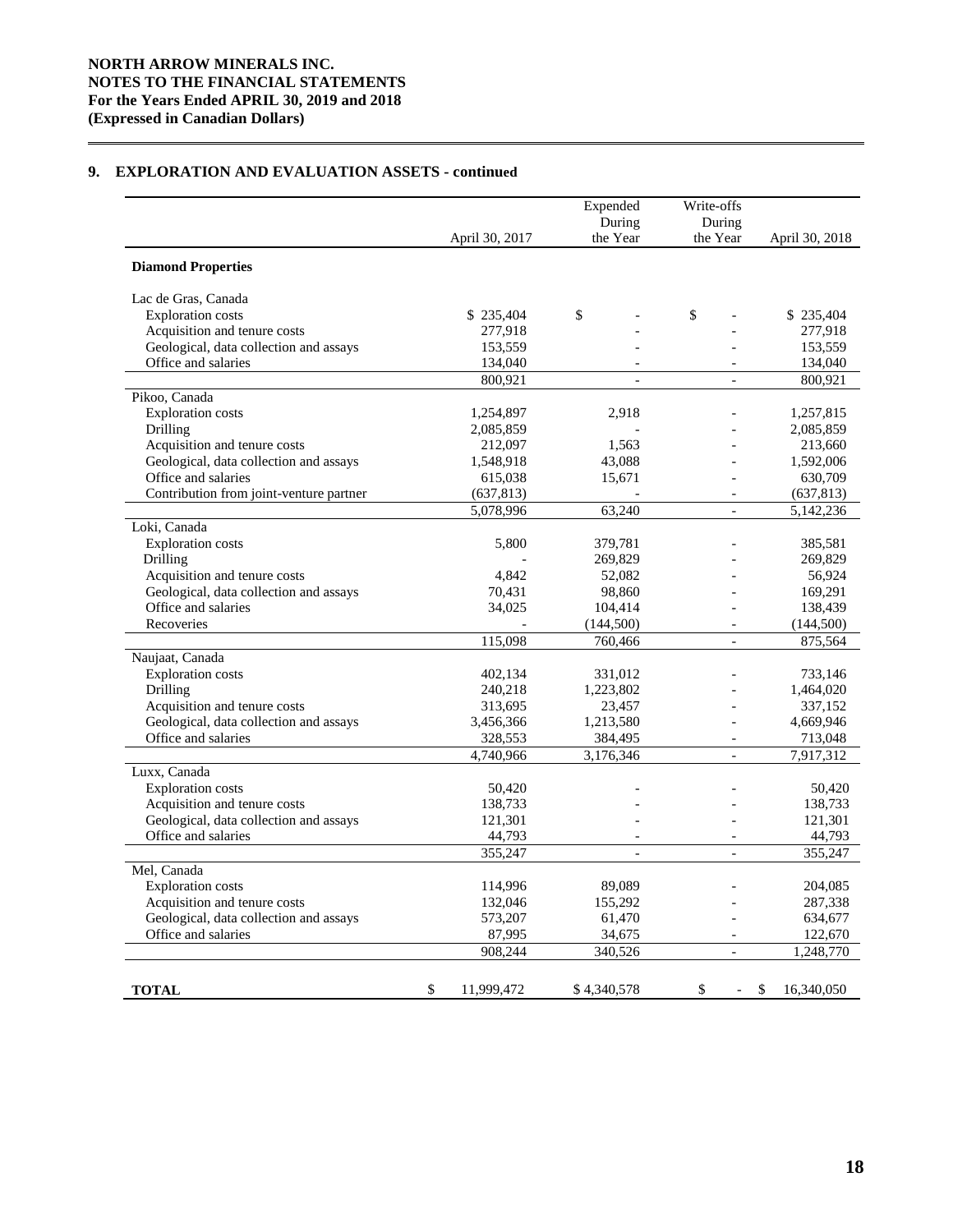## **9. EXPLORATION AND EVALUATION ASSETS - continued**

Title to exploration and evaluation assets involves certain inherent risks due to the difficulties of determining the validity of certain claims as well as the potential for problems arising from the frequently ambiguous conveyancing history characteristic of many exploration and evaluation assets. The Company has investigated title to all of its exploration and evaluation assets and, to the best of its knowledge, title to all of these assets are in good standing.

## **Diamond Properties, Canada**

## *Lac de Gras project, Northwest Territories*

In August 2011, the Company entered into an option agreement with Dominion Diamond Mines ("Dominion"), and Springbok Holdings Inc. ("Springbok"), to jointly explore Springbok and the Company's Lac de Gras property and Dominion's land holdings contiguous to Springbok and the Company's Lac de Gras property (collectively, the "JV Property"). Subsequently in accordance with the terms of the agreement, Dominion incurred more than \$5,000,000 of exploration expenditures and earned a 55% interest in the joint venture and the Company and Springbok shared equally a 45% interest in the JV Property.

On October 24, 2012, the Company entered into an agreement to acquire Springbok's interest in the JV Property (the "Springbok Interests") for 1,000,000 shares in the Company issued at a value of \$235,000. As additional consideration, in the event that the Company subsequently incurs \$2 million in joint venture expenditures on the JV Property, the Company will issue to Springbok that number of common shares of the Company having a value of \$1 million. A director of the Company is a principal of Springbok.

In October 2015, the Company and Dominion finalized a joint venture agreement having an effective date of June 1, 2015 to govern the ongoing evaluation, on the basis of a 45%/55% (North Arrow/Dominion) joint venture, of the JV Property. Subsequent to December 2015, the Company has elected not to contribute its proportionate share of costs to the 2016, 2017, 2018 and 2019 exploration programs and as a result holds an approximate 25% interest in the joint venture as at April 30, 2019.

## *Naujaat project, Nunavut*

The Company maintains a 100% interest in the Naujaat diamond project. This interest is subject to a February 15, 2017 agreement under which the Company agreed to pay Stornoway Diamond Corporation ("Stornoway") \$2.5 million at the time the first royalty payments relating to the Naujaat project are payable. In addition, Stornoway retains a 0.5% gross overriding royalty ("GOR") and net smelter royalty ("NSR") on diamond, precious metal and base metal production from the Naujaat project.

The Naujaat project is also subject to an additional 3% NSR on metals and a 3% gross production royalty ("GPR") on industrial minerals, including diamonds. Effective November 21, 2016, the Company reached an agreement with the underlying royalty holder where each of the NSR and GPR may be reduced to from 3% to 1% subject to future contingent cash payments totaling \$5.15 million and future staged exploration expenditures totalling \$20 million.

## *Pikoo project, Saskatchewan*

The Company maintains a 100% interest in the Pikoo diamond project. This interest is subject to a February 15, 2017 agreement under which the Company agreed to pay Stornoway \$1.25 million at the time the first royalty payments relating to the Pikoo project are payable. In addition, Stornoway retains a 1.0% gross overriding royalty ("GOR") and net smelter royalty ("NSR") on diamond, precious metal and base metal production from the Pikoo project.

## *Timiskaming project, Ontario/Quebec*

The Company maintains an 80% interest in the Timiskaming diamond project as part of an 80%/20% participating joint venture with Stornoway.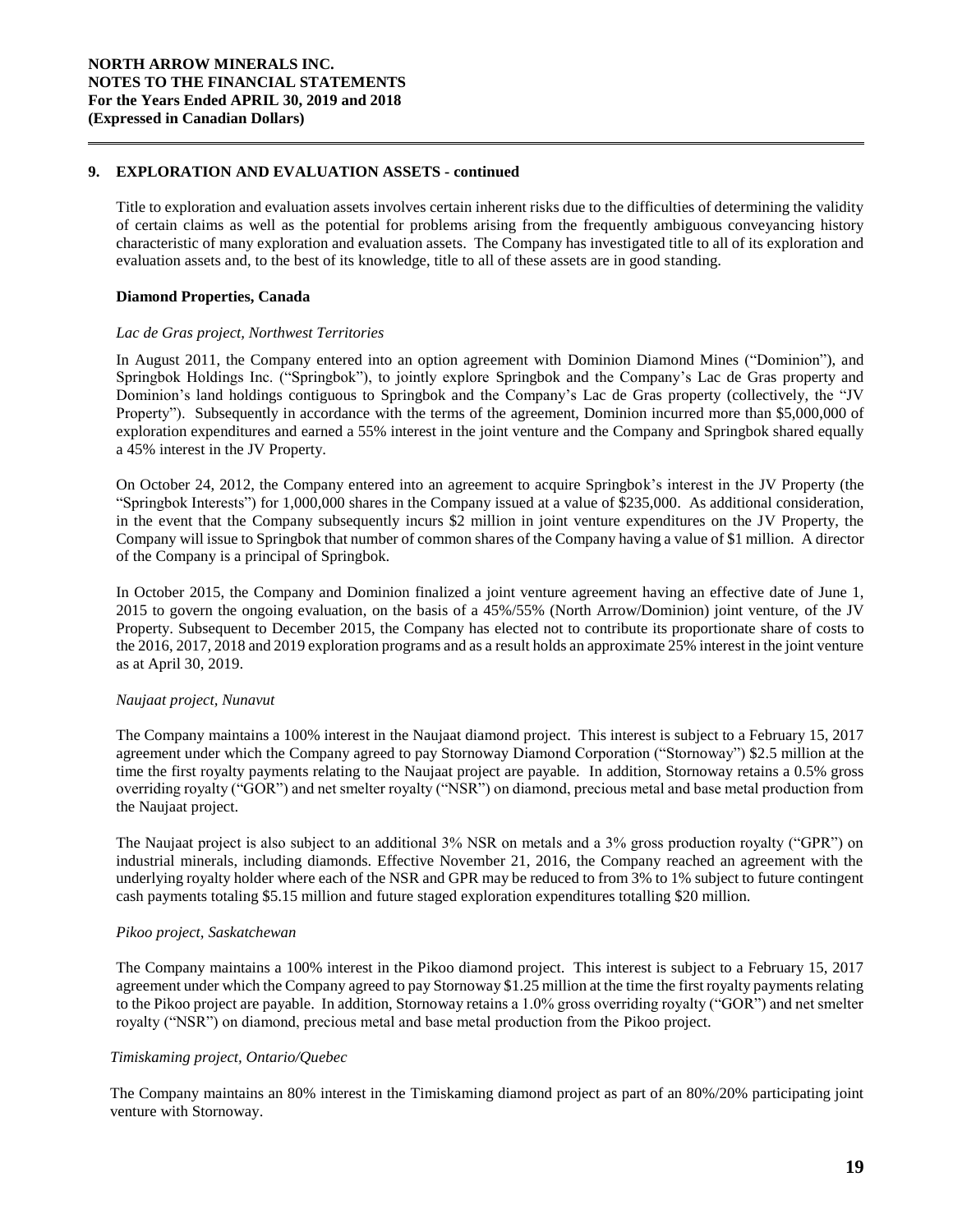## **9. EXPLORATION AND EVALUATION ASSETS - continued**

#### **Diamond Properties, Canada – continued**

#### *Loki project, Northwest Territories*

The Company maintains a 100% interest in the Loki diamond project subject to royalties ranging from 1.25% to 1.5% on diamonds and base and precious metals granted to Umgeni Holdings International Limited ("Umgeni") under the terms of a January 25, 2016 royalty purchase agreement. Umgeni is a private company of which a director of the Company is a beneficiary of the sole shareholder.

#### *Mel project, Nunavut*

The Company maintains a 100% interest in the Mel diamond project in Nunavut. The project was acquired from Anglo Celtic Exploration Ltd., a private company controlled by a director, for 250,000 warrants entitling the holder to acquire 250,000 shares at a price of \$0.65 per share and is subject to a 1% GOR payable to Anglo Celtic Exploration Ltd. The Company retains the right to buy back one half of the GOR for \$1,000,000 at any time. During the year ended April 30, 2019 the warrants expired unexercised.

#### *Luxx project, Nunavut*

The Company maintains a 100% interest in the Luxx diamond project in Nunavut. The project was acquired from Anglo Celtic Exploration Ltd., a private company controlled by a director, for 250,000 warrants entitling the holder to acquire 250,000 shares at a price of \$0.65 per share and is subject to a 1% GOR payable to Anglo Celtic Exploration Ltd. The Company retains the right to buy back one half of the gross overriding royalty for \$1,000,000 at any time. During the year ended April 30, 2019, the warrants expired unexercised. During the year ended April 30, 2019, the Company wrote off \$355,247 of exploration and evaluation expenses related to the property due to the lack of active exploration on the property over the last three years.

## **10. ACCOUNTS PAYABLE AND ACCRUED LIABILITIES**

|                                              |    | <b>April 30, 2019</b> |    | April 30, 2018    |
|----------------------------------------------|----|-----------------------|----|-------------------|
| Trade payables<br><b>Accrued liabilities</b> | \$ | 222,517<br>274,000    | \$ | 395.497<br>42,000 |
|                                              | S  | 496,517               | S  | 437,497           |

Included in accrued liabilities is an initial provision of \$241,000 for estimated costs related to the demobilization of equipment in Nunavut over the next two years.

## **11. CAPITAL STOCK AND RESERVES**

#### **Authorized share capital**

The authorized share capital of the Company is an unlimited number of common shares without par value.

## **Share issuances**

a) On May 18, 2017, the Company completed a non-brokered private placement of 20,000,000 units at a price of \$0.25 per unit for gross proceeds of \$5,000,000. Each unit consisted of one common share and one common share purchase warrant. At May 18, 2017, the Company's market price was \$0.215 per share: accordingly, \$700,000 of the proceeds were assigned to the value of the warrants under the residual method. Each warrant entitles the holder to purchase one additional common share at a price of \$0.40 per share for a period of three years.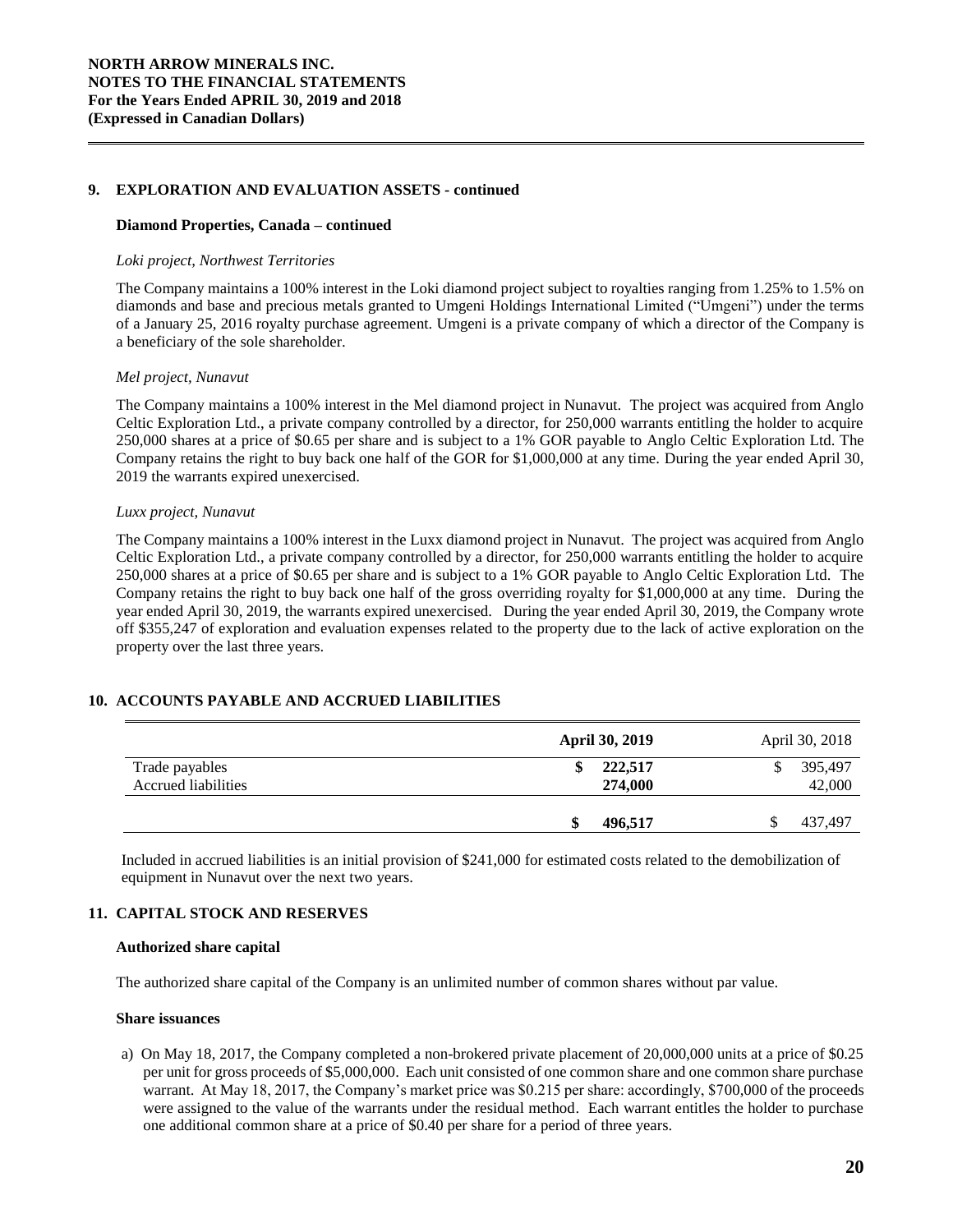## **11. CAPITAL STOCK AND RESERVES – continued**

b) On June 19, 2018, the Company issued 10,135,000 flow-through shares at a price of \$0.20 per share and 6,481,717 non-flow-through units at a price of \$0.17 per unit for gross proceeds of \$3,128,892. Each non-flow-through unit consisted of a non-flow through share and a transferrable warrant that entitles the holder to purchase one share at a price of \$0.30 for a period of 24 months. If, commencing on October 20, 2018, the closing price of the Company's sharesis at or above \$0.40 for 10 or more consecutive trading days, the expiry date of the warrants may be accelerated to the date that is 30 days after the acceleration trigger date. The flow-through shares were issued at a premium which was determined to be \$304,050 and this was initially recorded as a deferred premium liability. During the year ended April 30, 2019, the Company incurred eligible exploration expenditures and credited other income the deferred premium of \$304,050. Finders' fees and costs of \$90,169 were payable in connection with these private placements.

## **Stock options and warrants**

At the Company's Annual General Meeting held on December 20, 2018, the shareholders ratified the stock option plan (the "Plan"). The Plan gives the directors the authority to grant options to directors, officers, employees and consultants. The maximum number of shares to be issued under the Plan is 10% of the issued and outstanding common shares at the time of the grant. The exercise price of each option granted shall not be less than the market price at the date of grant less a discount up to 25% in accordance with the policies of the TSX Venture Exchange ("TSXV").

Options granted typically have a term up to 5 years with vesting provisions determined by the directors in accordance with TSXV policies for Tier 2 Issuers, with a typical vesting period of 25% upon grant and 25% every six months thereafter.

| Number of     | Exercise | Number of            |                    |
|---------------|----------|----------------------|--------------------|
| <b>Shares</b> | Price    | <b>Shares Vested</b> | <b>Expiry Date</b> |
| 607,500       | 0.60     | 607,500              | September 25, 2019 |
| 200,000       | 0.54     | 200,000              | December 16, 2019  |
| 2,230,000     | 0.27     | 2,230,000            | June 23, 2022      |
| 150,000       | 0.25     | 112,500              | November 21, 2022  |
| 2,070,000     | 0.27     | 2,070,000            | May 10, 2023       |
| 2,695,000     | 0.20     | 1,347,500            | July 12, 2023      |
| 7,952,500     |          | 6,567,500            |                    |

As at April 30, 2019, the following stock options were outstanding:

A summary of the Company's stock option activity is as follows:

|                         |             | Weighted              |
|-------------------------|-------------|-----------------------|
|                         | Number      | Average               |
|                         | of Options  | <b>Exercise Price</b> |
| Balance, April 30, 2017 | 4,140,000   | \$0.45                |
| Options granted         | 2,380,000   | 0.27                  |
| Balance, April 30, 2018 | 6,520,000   | 0.38                  |
| Options expired         | (3,337,500) | 0.42                  |
| Options extended        | 2,075,000   | 0.27                  |
| Options granted         | 2,695,000   | 0.20                  |
| Balance, April 30, 2019 | 7,952,500   | \$0.28                |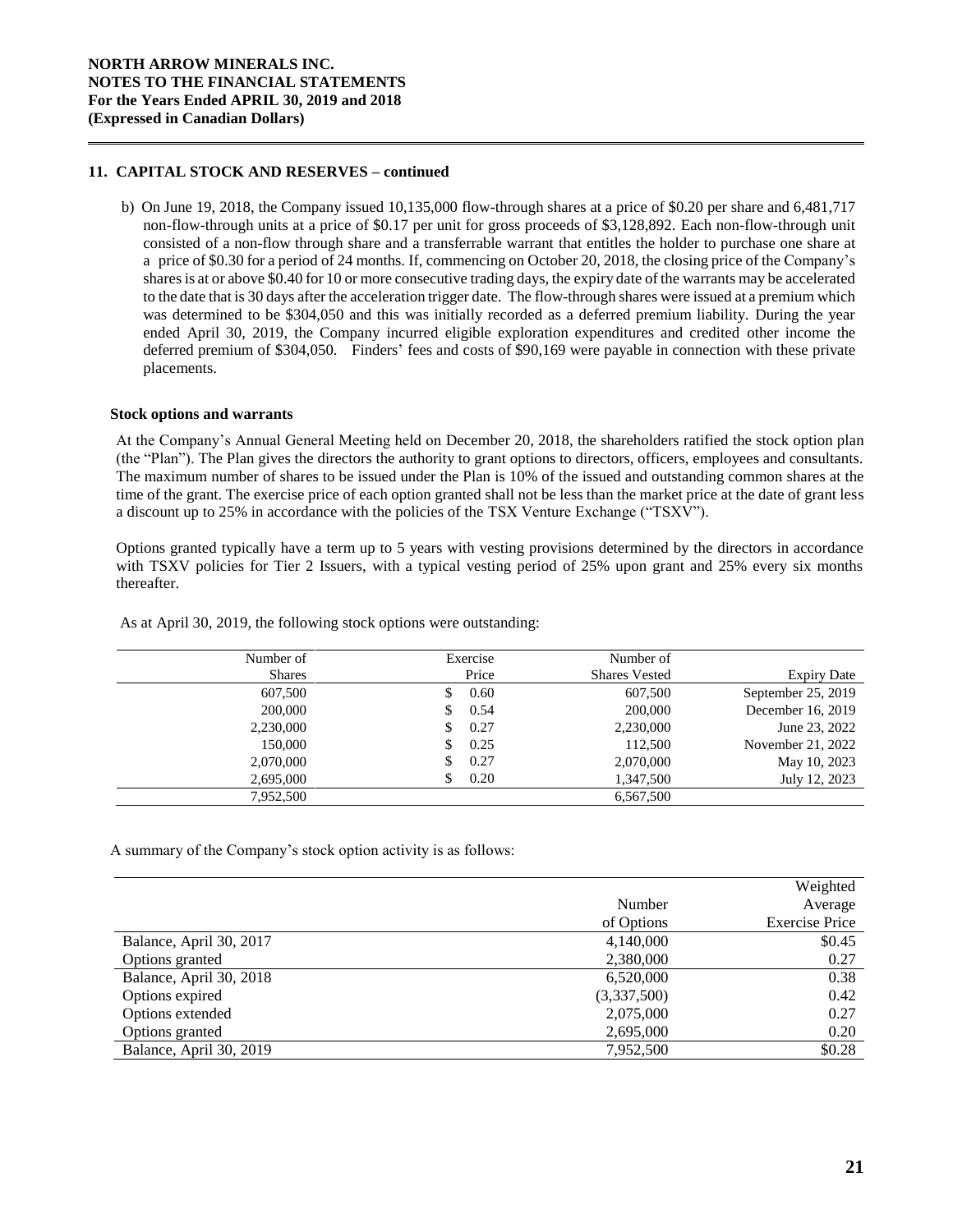## **11. CAPITAL STOCK AND RESERVES – continued**

#### **Stock options and warrants – continued**

#### **Share-based compensation**

During the year ended April 30, 2019, the Company extended 2,075,000 and granted 2,695,000 stock options (2018 – 2,380,000) having a total fair value of \$714,496 and a weighted average grant-date value of \$0.15 (2018 – \$0.20) per option. During the year ended April 30, 2019, the Company recognized share-based compensation of \$715,863 (2018 – \$412,945) relating to options vested during the period.

The fair value of options granted was estimated on the date of grant using the Black-Scholes option pricing model, with the following assumptions:

|                                 | April 30, 2019 | April 30, 2018  |
|---------------------------------|----------------|-----------------|
| Risk-free interest rate         | 1.75%          | 1.33%           |
| Expected dividend yield         | Nil            | N <sub>il</sub> |
| Expected stock price volatility | 115.02%        | 131.25%         |
| Expected life                   | 5 years        | 5 years         |
| Expected forfeiture rate        | Nil            | Nil             |

A summary of the Company's warrant activity is as follows:

|                         | Number<br>of  | Weighted<br>Average   |
|-------------------------|---------------|-----------------------|
|                         | Warrants      | <b>Exercise Price</b> |
|                         |               |                       |
| Balance, April 30, 2017 | 1,000,000     | \$0.45                |
| Expired                 | (500,000)     | 0.25                  |
| <b>Issued</b>           | 20,000,000    | 0.40                  |
|                         |               |                       |
| Balance, April 30, 2018 | 20,500,000    | 0.41                  |
| Expired                 | (500,000)     | 0.65                  |
| <b>Issued</b>           | 6,481,717     | 0.30                  |
|                         |               |                       |
| Balance, April 30, 2019 | $*26,481,717$ | \$0.38                |

\* consists of 20,000,000 warrants exercisable at a price of \$0.40 per share expiring May 18, 2020 and 6,481,717 warrants exercisable at a price of \$0.30 per share expiring June 19, 2020.

# **12. RELATED PARTY TRANSACTIONS**

Details of the transactions between the Company and related parties not disclosed elsewhere in the financial statements are disclosed below.

The Company incurred the following transactions in the normal course of operations in connection with companies which have an officer and/or director in common.

- a) Paid or accrued consulting fees of \$18,000 (2018 \$18,000) to the Corporate Secretary of the Company. This amount is included in salaries disclosed below.
- b) Paid \$3,993 (2018 \$3,842) for office costs to a company controlled by a director.
- c) Charged related parties \$21,850 (2018 \$27,600) for rent, office and administrative costs.
- d) Included in other receivables is \$268 (2018 \$514) due from companies having a director or officers in common.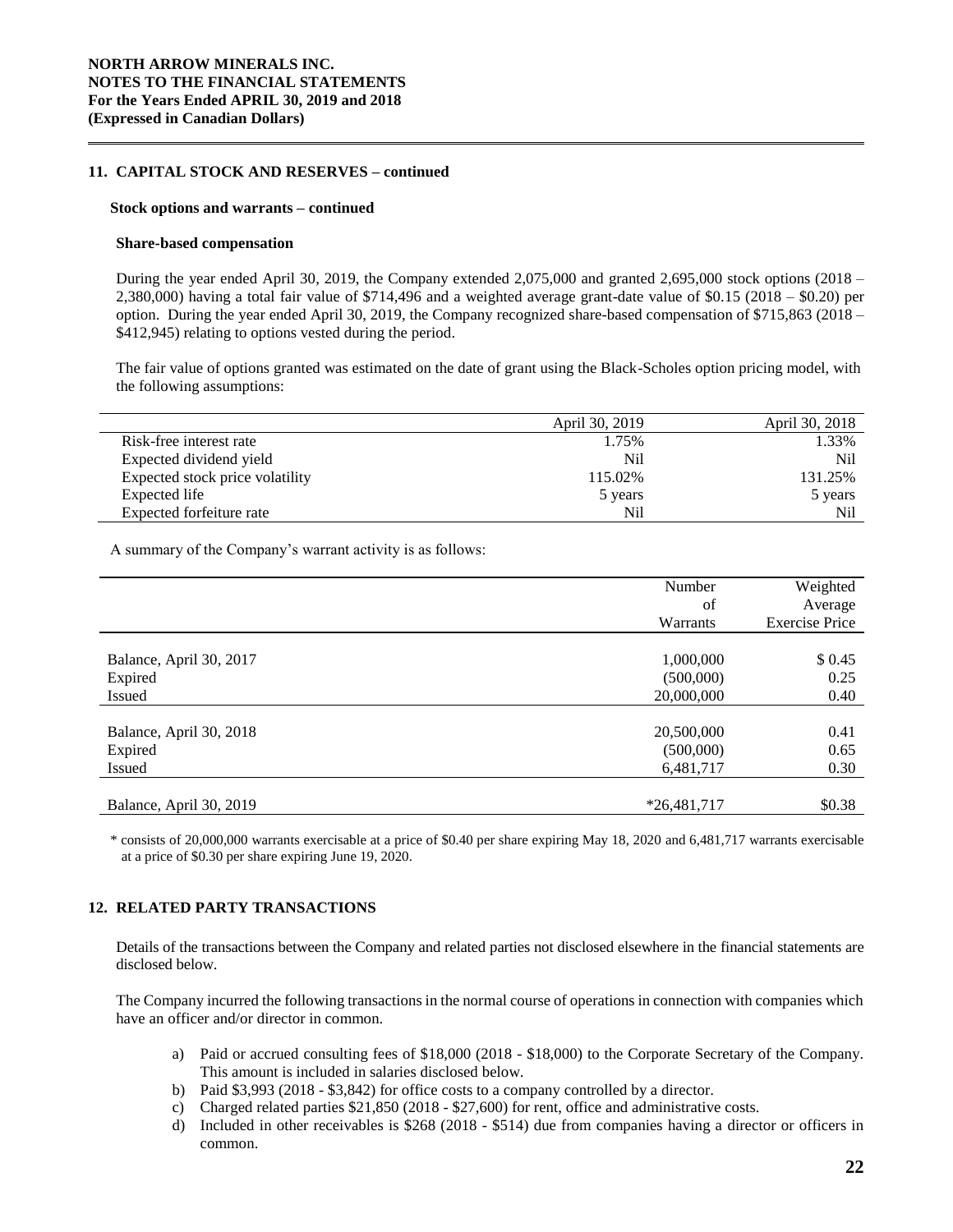# **12. RELATED PARTY TRANSACTIONS - continued**

The remuneration of directors and key management personnel during the year ended April 30, 2019 was as follows:

|                                            | <b>April 30, 2019</b> | April 30, 2018 |
|--------------------------------------------|-----------------------|----------------|
| Salaries <sup>1</sup>                      | \$<br>189,555         | 193,112        |
| Salaries in exploration costs <sup>1</sup> | 117,438               | 113,730        |
| Share-based compensation <sup>2</sup>      | 495,609               | 252,167        |
| Total                                      | 802,602               | 559,009        |

1 – When key management is working specifically on mineral properties their time is capitalized against the mineral property.

2 – Share-based compensation is the fair value of options that have been granted to directors and key management personnel.

During the year ended April 30, 2016, the Company entered into an employment agreement with a senior employee and officer for his services requiring a minimum annual payment of \$225,000. In addition, the employment agreement contains clauses which could provide for a payment or payments in excess of \$450,000 on termination of employment or conclusion of a change in control or similar transaction.

# **13. INCOME TAXES**

A reconciliation of income taxes at statutory rates with the reported taxes is as follows:

|                                                               | 2019              |    | 2018       |
|---------------------------------------------------------------|-------------------|----|------------|
| Net loss for the year                                         | \$<br>(1,460,752) | S  | (939, 924) |
|                                                               |                   |    |            |
| Expected income tax (recovery)                                | \$<br>(394,000)   | -S | (254,000)  |
| Change in statutory rates, foreign tax and other              | (1,000)           |    | (110,000)  |
| Permanent differences                                         | 114,000           |    | 113,000    |
| Impact of flow through shares                                 | 547,000           |    |            |
| Share issue costs                                             | (24,000)          |    | (10,000)   |
| Adjustment to prior years provision vs. statutory tax returns |                   |    | (12,000)   |
| Change in unrecognized deductible temporary differences       | (242,000)         |    | 273,000    |
| Total income tax expense                                      | \$                |    |            |

The significant components of the Company's unrecognized temporary differences and tax losses are as follows:

|                                   | 2019            | <b>Expiry Date Range</b> |   | 2018      |
|-----------------------------------|-----------------|--------------------------|---|-----------|
| <b>Temporary Differences</b>      |                 |                          |   |           |
| Exploration and evaluation assets | \$<br>1,760,000 | No expiry date           | S | 3,438,000 |
| Investment tax credit             | 192,000         | 2020 to 2037             |   | 193,000   |
| Property and equipment            | 102,000         | No expiry date           |   | 86,000    |
| Share issue costs                 | 163,000         | 2020 to 2041             |   | 168,000   |
| Marketable securities             | 67,000          | No expiry date           |   | 50,000    |
| Allowable capital losses          |                 | No expiry date           |   | 18,000    |
| Non-capital losses available for  |                 |                          |   |           |
| future period                     | 7,966,000       | 2020 to 2037             |   | 7,184,000 |

Tax attributes are subject to review, and potential adjustment, by tax authorities.